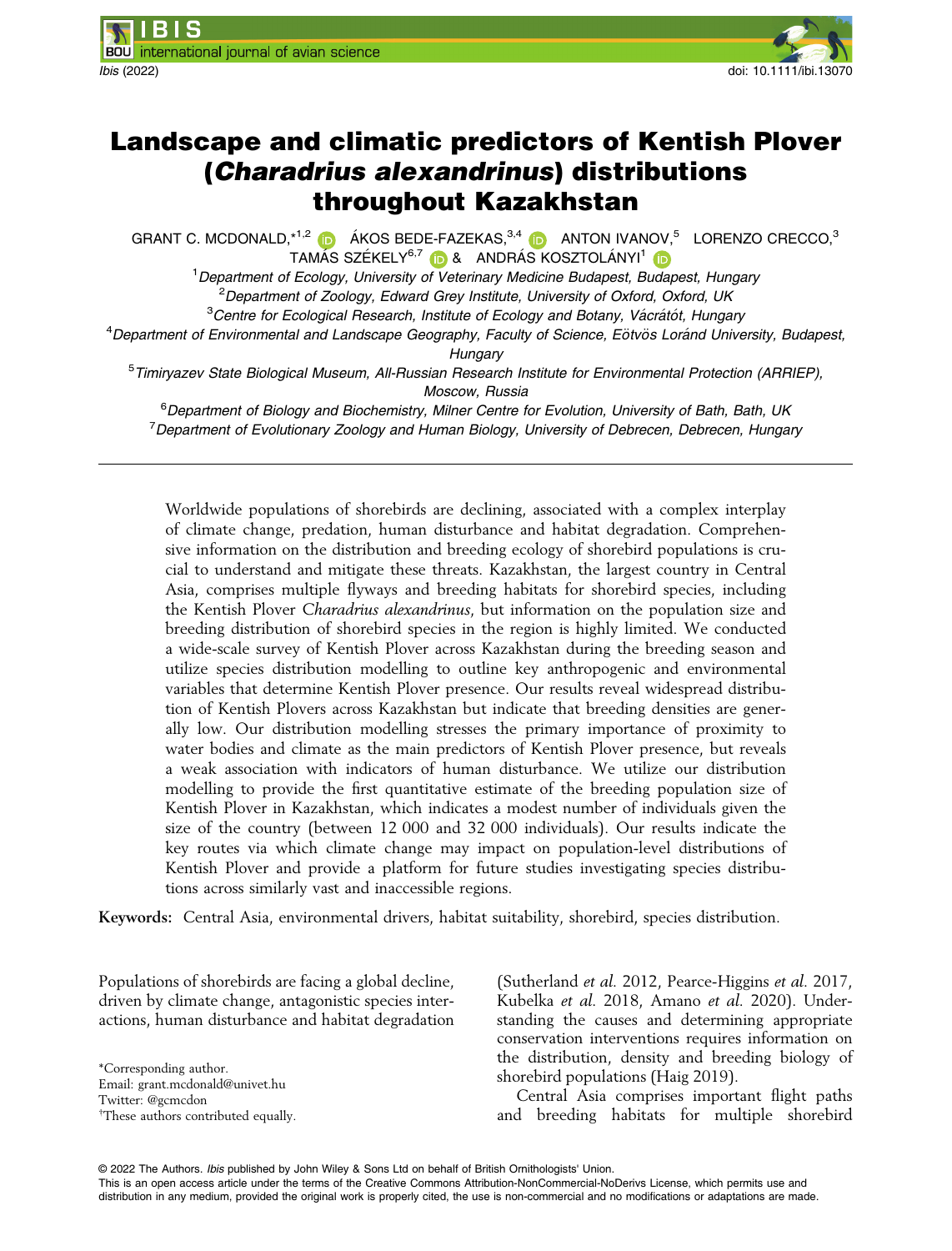species (Gavrilov et al. 1998, Schielzeth et al. 2008, 2010, Pearce-Higgins et al. 2017). Kazakhstan is the largest country in Central Asia and hosts a broad range of habitats of high conservation importance suitable for shorebirds, including semi-desert, steppe and wetland, and falls within both the Central Asian and African-Eurasian flyways (Gavrilov et al. 1998, Yerokhov 2006, Schielzeth et al. 2008, 2010, Kamp et al. 2016, Pearce-Higgins et al. 2017). Moreover, Kazakhstan hosts a large number of globally threatened vertebrates and is understood to be a key breeding habitat for a number of globally threatened shorebird species, including the critically endangered Sociable Lapwing Vanellus gregarius, and is the population stronghold for the near threatened Black-winged Pratincole Glareola nordmanni (Watson et al. 2006, Kamp et al. 2009a, 2016, Venter et al. 2014, BirdLife International 2016a, 2018). Despite this, detailed information on the population size and breeding distribution of shorebird species in Kazakhstan, and Central Asia more generally, remains limited (Kamp et al. 2009a, Schielzeth et al. 2010, Sheldon 2017, Martin et al. 2018, Wetlands International, 2018).

Importantly, Kazakhstan provides some of the most conspicuous examples of recent land use change and degradation of habitats crucial to shorebirds (Kreuzberg-Mukhina 2006, Micklin 2007, Starodubtsev & Truskavetskiy 2011). For example, the Aral Sea basin, which also borders Uzbekistan and Turkmenistan, once hosted the fourth largest lake in the world (Gaybullaev et al. 2012). However, diversion of its two main tributaries for agricultural irrigation during the 1960s, in combination with a warming in climate, has resulted in a loss of up to 75–80% of its water surface (Bai et al. 2012, Gaybullaev et al. 2012, Klein et al. 2014), driving desertification of the region and a sharp increase in salinity (Micklin 2007). This dramatic change in habitat structure has been associated with a steep reduction in bird species diversity of approximately 50% and a decline in shorebird species of over 60% (Haig 2019). Similarly, the Caspian Sea, currently the world's largest inland water body, faces sustained environmental deterioration associated with climate changerelated evaporation and industrial development (Nasrollahzadeh 2010, Chen et al. 2017). In other regions across Kazakhstan, agricultural expansion, increasing livestock concentrations and an increased frequency of droughts have been

indicated as threats to shorebird populations (Morozov 2000, Watson et al. 2006, Kamp et al. 2009b, Pearce-Higgins et al. 2017). Kazakhstan thus represents a key area in which increased information on shorebird distributions, and the ecological drivers of their distributions, is urgently required.

The Kentish Plover Charadrius alexandrinus is a cosmopolitan shorebird species, and previous research indicates it is a widespread breeder across Kazakhstan (Martin et al. 2018, BirdLife International 2020a). Kentish Plovers typically nest and rear their offspring in open areas with little vegetation near salt pans, inland lakes and coastal shores (Cramp & Simmons 1983, Fraga & Amat 1996, Kosztolányi et al. 2009), and has emerged as model to study the evolution of mating system and parental care in behavioural ecology (Kosztolányi et al. 2006, Gómez-Serrano & López-López 2017, Székely 2019, McDonald et al. 2020). Although the conservation status of Kentish Plover is listed as Least Concern, estimates indicate that the global population is in decline (Delany & Scott 2006, BirdLife International 2016b). Throughout Europe, Kentish Plover breeding populations have seen historical contraction and face continuous challenges associated with human disturbance and habitat degradation (Schulz & Stock 1993, Lorenzo & Emmerson 1995, Montalvo & Figuerola 2006, Pietrelli & Biondi 2012, BirdLife International 2016b, Gómez-Serrano, 2020), increasing the importance of Central Asia including Kazakhstan as a breeding stronghold for the species. Despite this, however, there are currently no extensive surveys assessing the distribution and breeding ecology of Kentish Plover in the region (Gavrilov 1999, Gubin 2015, Sheldon 2017, Wetlands International, 2018).

To address this gap we conducted a wide-scale survey of Kentish Plover throughout Kazakhstan during the breeding season in 2019. Our study has three key aims: (1) to assess the frequency, distribution and breeding status of Kentish Plover throughout May–June; (2) to use species distribution modelling to outline the relative importance of key environmental variables in determining Kentish Plover presence, including vegetation density, climate, surface water geometry and human settlements; and (3) to use this modelling approach to predict potential Kentish Plover distributions across key habitat regions including Western Kazakhstan, the Aral Sea and Eastern Caspian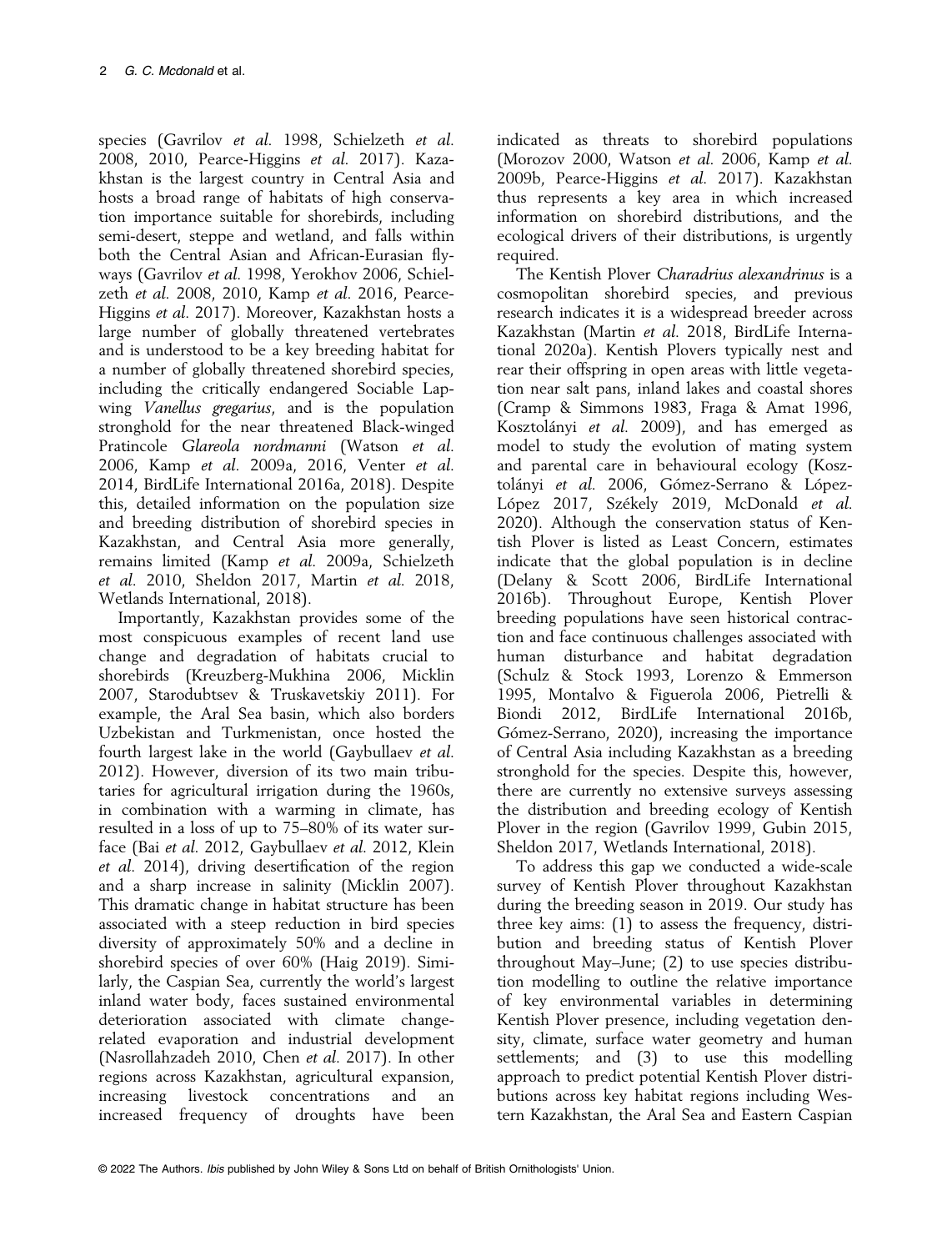Sea, and to estimate the breeding population size for these regions and for the whole nation. Given that extensive, detailed surveys of Kazakhstan are particularly challenging due to its size and terrain, our modelling approach is well suited to assessing breeding population distributions across Kazakhstan. We predict that surface water geometry, vegetation density and indicators of human activity will exert the strongest influence on predictions of Kentish Plover presence.

#### METHODS

#### Survey data collection

Fieldwork was carried out between 8 May and 26 June 2019. The full extent of the survey across Kazakhstan ranged from continental Europe to Asia between 43°38′–53°01′N and 47°21′–84°29′E (Fig. 1, see Supporting Information Fig. S1 for detailed information on survey locations).



Figure 1. Map of Kazakhstan. The largest lakes (area  $\geq 50$  km<sup>2</sup>) and reservoirs (storage capacity  $\geq 0.5$  km<sup>3</sup>) are shown in light blue. Black crosses indicate the locations of sampling points where zero Kentish Plovers Charadrius alexandrinus were observed. Circles indicate the locations of sampling points where Kentish Plover were observed and the size of circles indicates the number of individuals counted. A total of 428 points are shown, excluding repeated visits to individual sites (73 excluded points). Three polygons show the Western Kazakhstan region (solid line) used for species distribution model training, and the Eastern Caspian Sea (dotted) and Aral Sea (dashed line) regions. Inset: illustration of a male Kentish Plover.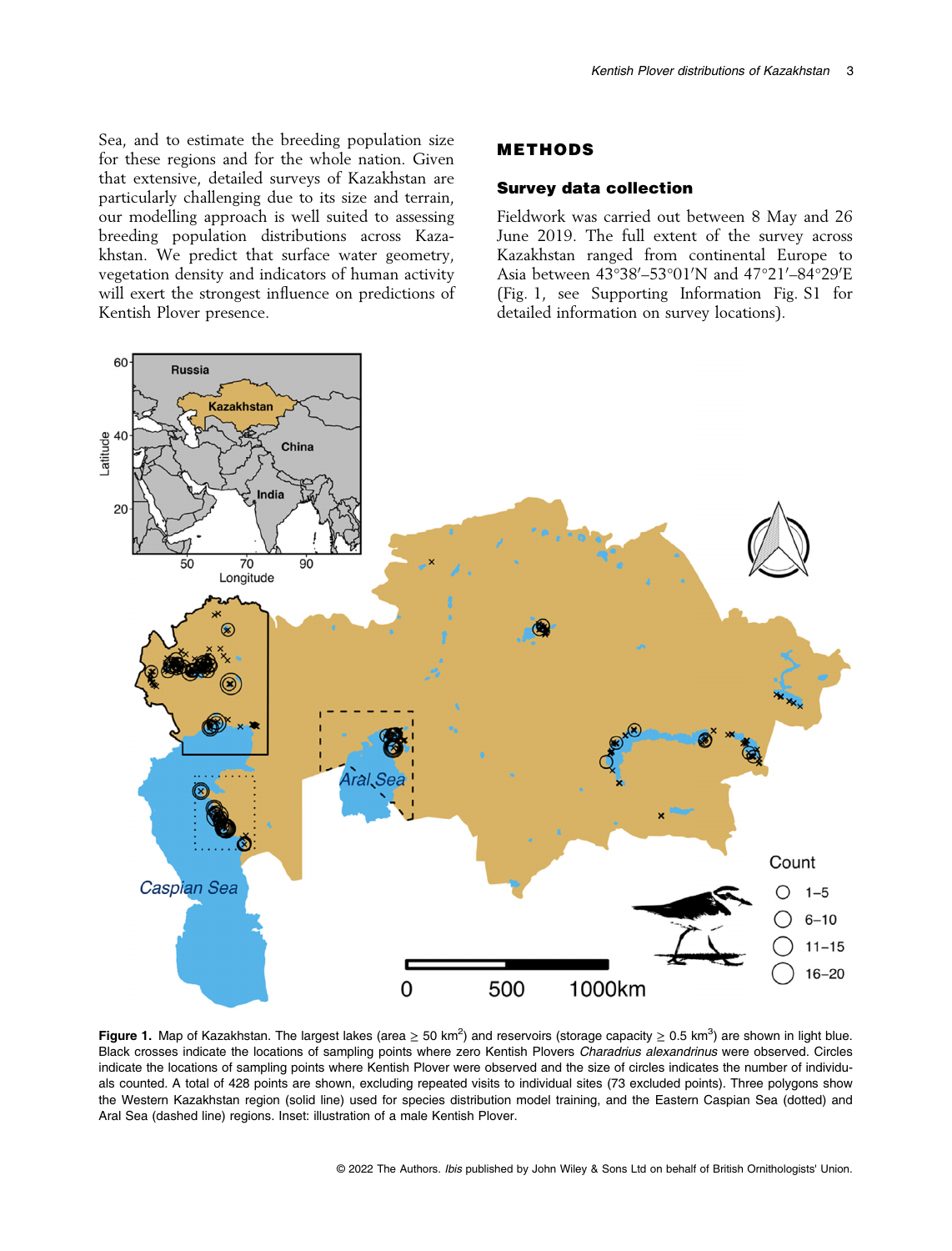Our survey locations were selected based first on previously identified potentially suitable wetland and lake regions in past shorebird studies (Schielzeth et al. 2008, 2010, Lachmann et al. 2010, Martin et al. 2018). Secondly, as yet unsurveyed locations were selected via assessment of their potential suitability as Kentish Plover foraging and breeding sites based on Google satellite images, local expert knowledge and accessibility for observers. Areas of dense forest, high mountains and open water were not considered potentially suitable and were not sampled. Our screening approach thus focused on potentially suitable Kentish Plover breeding habitats including lakes, saltmarshes, salt pans, ponds and coastal shores. However, the final surveyed locations included a diversity of habitats, with a range of expected habitat suitabilities ranging from semidesert regions, remote coastal shores, public beaches, freshwater reed beds and artificial reservoirs, thus including an assortment of habitats more or less suitable for breeding Kentish Plovers. Localities were surveyed for Kentish Plovers by counting the number of observable birds at selected vantage points. Counts were typically made from a vehicle using binoculars and/or scope; however, due to practicalities of accessibility, several sites were accessed on foot. We avoided overcounting of individuals by repeat scanning of previous counted sections to ensure birds had not flown and keeping track of bird movements to ensure counted birds did not travel to uncounted areas and thus were not double counted. Vantage points at localities were selected as a function of accessibility and to maximize visibility so that Kentish Plovers were likely to be observed if present. For several localities, multiple vantage points were surveyed. In such cases we aimed to separate vantage points by approximately 100 m.

We surveyed a total of 501 points. Four localities, including small water bodies or specific sections of larger water bodies (Lake Tlikshe, Lake Kambak, Lake Sorkol and Lake Alakol) were revisited on multiple days as part of a separate behavioural study (totalling 73 points). The majority of our sampling period was focused in Western Kazakhstan until 4 June, totalling 275 survey points (Figs 1 and S1). Subsequent survey data were collected in multiple regions across South-Western, Central and Eastern Kazakhstan, encompassing key water bodies and important bird areas (IBAs) including the Eastern Coast of the Caspian Sea,

Aral Sea, Tengiz-Korgalzhyn, Lake Balkhash, Lake Alakol, Lake Zaysan and Lake Sorbulak (Sklyarenko et al. 2008, BirdLife International 2016b; Fig. S1).

At each survey point in which Kentish Plovers were observed we recorded evidence of active breeding at the site. A point was designated as an active breeding point if either active Kentish Plover nests, juveniles or chicks were observed, or if Kentish Plover courtship or distraction-displays, a behavioural response to predators specific to nesting or brood-rearing parents, were observed (Simmons 1951, Gómez-Serrano & López-López 2017).

# Survey distributions

We summarized the total, median and mean number of Kentish Plover individuals observed per survey point as well as the proportion of survey points in which Kentish Plover was observed across the entire geographical extent of our survey. To avoid inflating counts due to repeat sampling of the same individuals, we also report mean values only for points sampled during the first visit to locations by excluding data sampled during repeat visits (73 visits).

We next assessed the seasonal frequency of breeding evidence recorded across the full survey period. For each day in which sampling occurred we created a binary variable indicating whether breeding was observed on that day or not. We again excluded repeat visits to the same locations (73 points) to avoid repeat identifications of the same breeding attempt on different days. We used a generalized linear model (GLM) with a binomial error structure. Explanatory variables included a linear and quadratic term for Julian date scaled to have a mean of zero and standard deviation of one (Schielzeth 2010) and the number of points sampled on each day, to control for differences in daily sampling effort. The significance of all predictor variables was assessed via likelihood ratio tests by removing the variable of interest, and the significance of linear terms was assessed from models without the inclusion of quadratic terms.

# Regional species distribution modelling

# Modelling framework

We next used a species distribution modelling approach to understand the main drivers of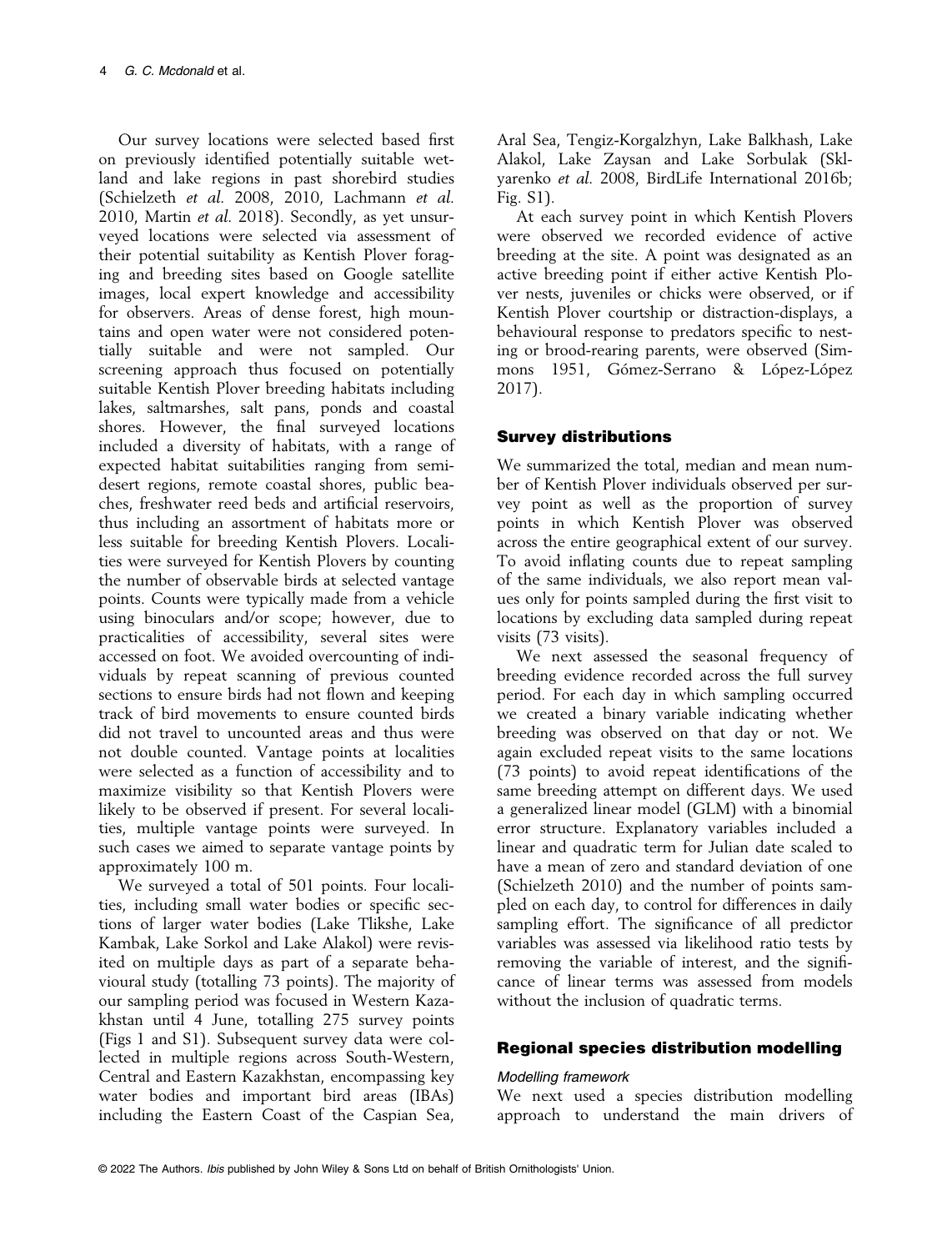Kentish Plover distributions and predict their distribution throughout Western Kazakhstan, the Aral Sea and Eastern Caspian Sea, i.e. projection of model findings in environmental space to the geographical space by extrapolation. To achieve this we conducted correlative modelling that correlates environmental variables ('predictors') with the occurrence of the species (Guisan & Zimmermann 2000, Pearson & Dawson 2003). The model assumes that the species is in equilibrium with its environment and that its distribution is mostly driven by abiotic predictors measured during the time of observation of the occurrences (Elith & Leathwick 2009, Heikkinen et al. 2016). Throughout, our occurrence data were treated as presence– absence data. We conducted the regional species distribution modelling in a regular, 300-m resolution, square grid. Hence, both presence data and the environmental predictors were resampled or calculated in this grid. We used the 300-m resolution, as this was one of the finest resolutions available for environmental predictors and to limit computational demands associated with finer resolutions. Furthermore, given visibility at vantage points typically allows for observations of Plovers within an approximate 150-m radius of the observer, our individual point counts are comparable with this scale (Dias et al. 2014).

Data preparation and distribution modelling were carried out in R statistical software (R Core Team 2019) using the packages 'corrplot' (Wei & Simko 2017), 'dismo' (Hijmans et al. 2017), 'raster' (Hijmans 2019), 'ROCR' (Sing et al. 2005), 'sf' (Pebesma 2018) and 'usdm' (Naimi et al. 2014).

# Environmental predictors

We obtained environmental predictor variables based on a priori expectations of importance to breeding Kentish Plover (Table 1) across three key habitat regions: Western Kazakhstan, the Aral Sea and Eastern Caspian Sea (Fig. 1). Kentish Plovers typically breed on sandy shores surrounding inland water bodies and coastal shores (Lessells 1984, Kosztolányi et al. 2009, Pietrelli & Biondi 2012, Rocha et al. 2016) characterized by sandy beaches with little vegetation (Fraga & Amat 1996, Kosztolányi et al. 2009, McDonald et al. 2020). Due to the key importance of water bodies for Kentish Plover breeding, we calculated a number of environmental predictors describing the geometry of standing water bodies. We obtained details for

both the permanent and temporary standing water bodies from the Global Lakes and Wetlands Database (Lehner & Döll 2004) at  $30''$  ( $\sim$  1-km) resolution. We then calculated the distance in metres of each grid point to the nearest permanent water body (PWB Dist) and the nearest temporary water body (TWB Dist). As Kentish Plovers typically feed at shorelines, we calculated the length of shoreline of each nearest permanent water body in metres (Shore length) and the size of the nearest permanent water body (PWB Size). In addition, we calculated the distance in metres between the nearest permanent water body and its closest neighbouring permanent water body, as an indicator of the connectivity of local water bodies (NPWB Dist).

We obtained vegetation density estimates for each grid square based on the Normalized Difference Vegetation Index (NDVI) for the period 21–30 May 2019 obtained from Copernicus Global Land Service (Copernicus 2020) at 1/336° (~ 300-m) resolution. This time slot was selected as a representative sample for the Western Kazakhstan surveys, which occurred mainly throughout May and encompassed the area with the most detailed sampling effort (8 May–4 June 2019, 275 survey points). NDVI values ranged from –0.08 to 0.92. Points without relevant NDVI values, e.g. due to cloud cover or shadow, were set to unknown  $(n = 139 811$  of 5 356 473) and the points flagged as open water were set to be the minimum values, i.e.  $-0.1$  ( $n = 914217$  of 5 356 473). Land cover data for the year 2015 were downloaded from Copernicus Global Land Service (Buchhorn et al. 2019) at 1/1008° (~ 100-m) resolution.

Ambient temperature and precipitation may modulate Kentish Plover breeding by impacting on parental behaviour and food availability (Kosztolányi et al. 2006, 2009, AlRashidi et al. 2011, Colwell & Haig 2019). We thus obtained climate data for the period 1970–2000 from the World-Clim database (Fick & Hijmans 2017) at 30″ (~ 1 km) resolution and calculated the mean temperature and mean precipitation for May (i.e. main period of Western Kazakhstan surveys).

Finally, to quantify the potential impact of human disturbance on Kentish Plover presence, we estimated the distance of each grid cell to the nearest human settlement in metres. Human settlements (populated areas) were located based on the HOTOSM Kazakhstan Populated Places dataset (HOTOSM, 2020). This contains both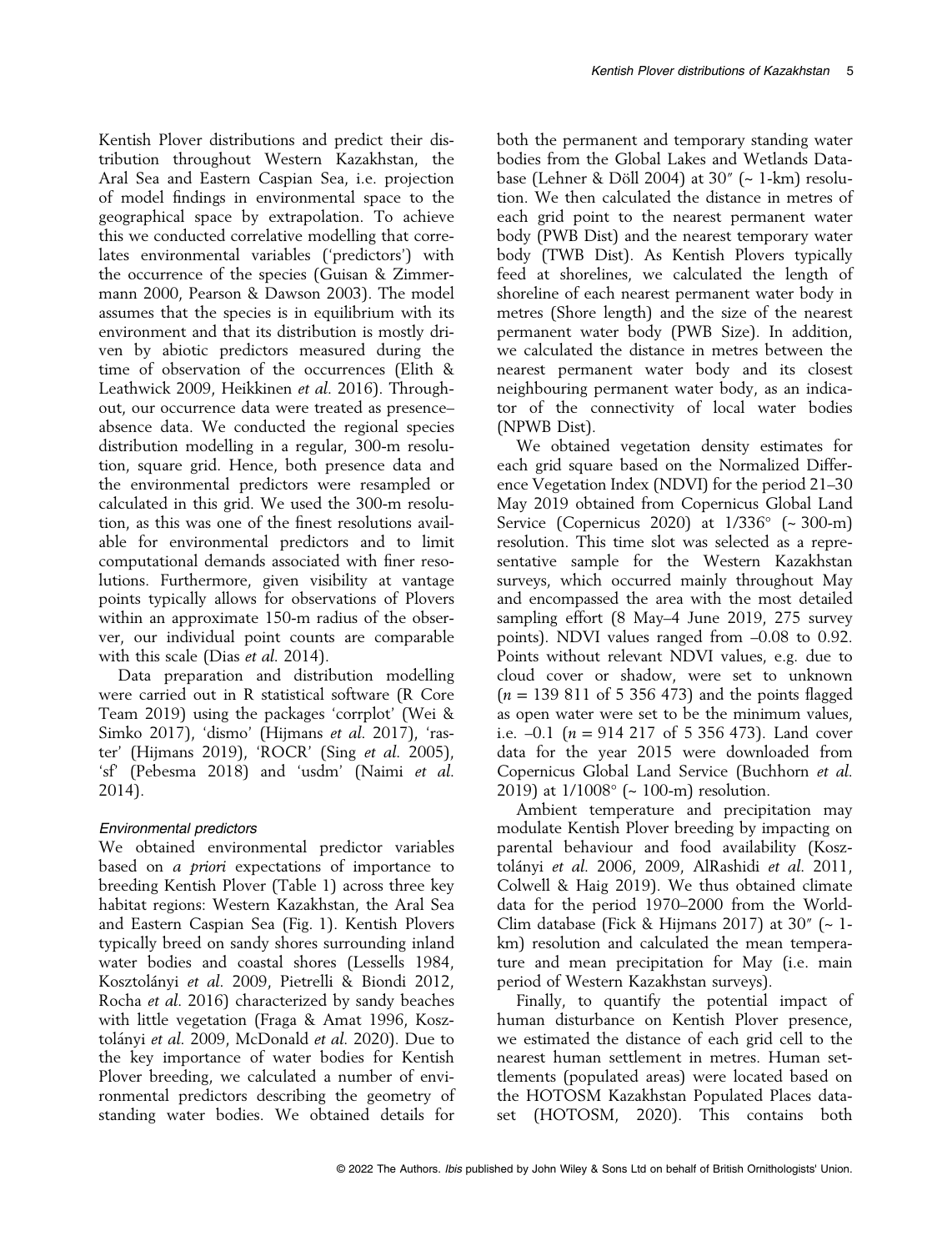| Name             | Description                                                                                                                  | Data reference         |
|------------------|------------------------------------------------------------------------------------------------------------------------------|------------------------|
| <b>PWB Dist</b>  | Distance from nearest permanent standing water body (m)                                                                      | Lehner & Döll (2004)   |
| <b>TWB Dist</b>  | Distance from nearest temporary water body (m)                                                                               | Lehner & Döll (2004)   |
| <b>PWB Size</b>  | Size of nearest permanent standing water body $(m2)$                                                                         | Lehner & Döll (2004)   |
| Shore<br>Length  | Shoreline length of nearest permanent standing water body (m)                                                                | Lehner & Döll (2004)   |
| <b>PWB Shape</b> | Shape of nearest permanent standing water body (Shore Length/PWB Size)                                                       | Lehner & Döll 2004     |
| <b>NPWB Dist</b> | Distance of nearest permanent standing water body to its closest neighbour (m). Indicates<br>permanent water body isolation. | Lehner & Döll (2004)   |
| Veg Dens         | Vegetation density estimate                                                                                                  | Copernicus 2020        |
| Dist Sett        | Distance from nearest settlement                                                                                             | <b>HOTOSM (2020)</b>   |
| Wetland          | Logical variable indicting whether a cell is covered by herbaceous wetland (i.e. 0 or 1)                                     | Buchhorn et al. 2019   |
| Frac Crop        | Fraction of cell covered by croplands                                                                                        | Buchhorn et al. (2019) |
| Temperature      | Mean temperature in May averaged over the period 1970–2000 ( $\degree$ C)                                                    | Fick & Hijmans (2017)  |
| Precipitation    | Mean precipitation in May averaged over the period 1970–2000 (mm)                                                            | Fick & Hijmans (2017)  |

Table 1. Name and description of the environmental predictors for species distribution modelling and the environmental dataset from which they were calculated. PWB Size was not included in the final species distribution model following assessment of collinearity between predictors.

settlements and isolated dwellings and is exported from the OpenStreetMap database, which is a crowd-sourced, volunteer geographical survey.

All predictors were calculated for the three key study regions (Western Kazakhstan, the Aral Sea and Eastern Caspian Sea) separately, and the input datasets were clipped with a 50-km buffer around the study region before calculation. Buffer size was determined by computing limitations. Before selecting the final set of ecological predictor variables for our species distribution model, we assessed multicollinearity between predictors (Dormann et al. 2013). Predictor selection was based on pairwise Pearson's correlation coefficients (|  $r/$  < 0.75), and Condition Number (CN < 20) and variance inflation factors (VIF < 5) calculated on the entire dataset. The size of the nearest permanent water body (PWB Size) was highly correlated with the Shore length of the nearest permanent water body  $(r > 0.9)$ . We therefore removed PWB Size, and replaced this variable with an estimate of water body shape (PWB Shape) calculated as Shore Length divided by PWB Size (Table 1). All remaining r-values were below 0.75 (Supporting Information Fig. S2) and VIFs were found to be  $<$  3.6 and the CN  $<$  6.

# Modelling procedures

We conducted species distribution modelling in a two-step way. We first used maximum entropy modelling using MaxEnt ver. 3.4.1. (Phillips et al. 2006, 2020) for species distribution modelling to understand the relative importance and

relationship between our different landscape and climatic predictors and potential Kentish Plover distributions. An advantage of MaxEnt is that it can be used to map distributions over large areas using low numbers of species presence data (Willis et al. 2015). It is one of the best performing methods (Elith et al. 2006, Phillips et al. 2006, Phillips & Dud´ık 2008, Shabani et al. 2016) and is widely used for modelling the distribution of birds (Suárez-Seoane et al. 2008, Yost et al. 2008, Tinoco et al. 2009, Young et al. 2009, Moreno et al. 2011). Secondly, to avoid reliance on a single model and to generate robust species distribution maps, we employed five additional modelling techniques [Gradient Boosting Machine (GBM), Random Forest (RF), Artificial Neural Network (ANN), GLM, generalized additive model (GAM)] with different parametrizations to produce a total of seven additional model predictions which we combined with the MaxEnt results to generate an ensemble species distribution prediction (Araújo & New 2007, Oppel et al. 2012, Kaky et al. 2020).

For our MaxEnt model we used Western Kazakhstan, the region with the most detailed sampling effort, for model training (Fig. 1); this consisted of 3 036 701 training points (272 820.83 km<sup>2</sup>). Presence records were resampled within a 300-m resolution grid; that is, multiple occurrences within each 300-m grid cell were aggregated to the centroid of the cell ('grid point'). A total of 53 presence points and 100 000 randomly selected background points were used to train the model.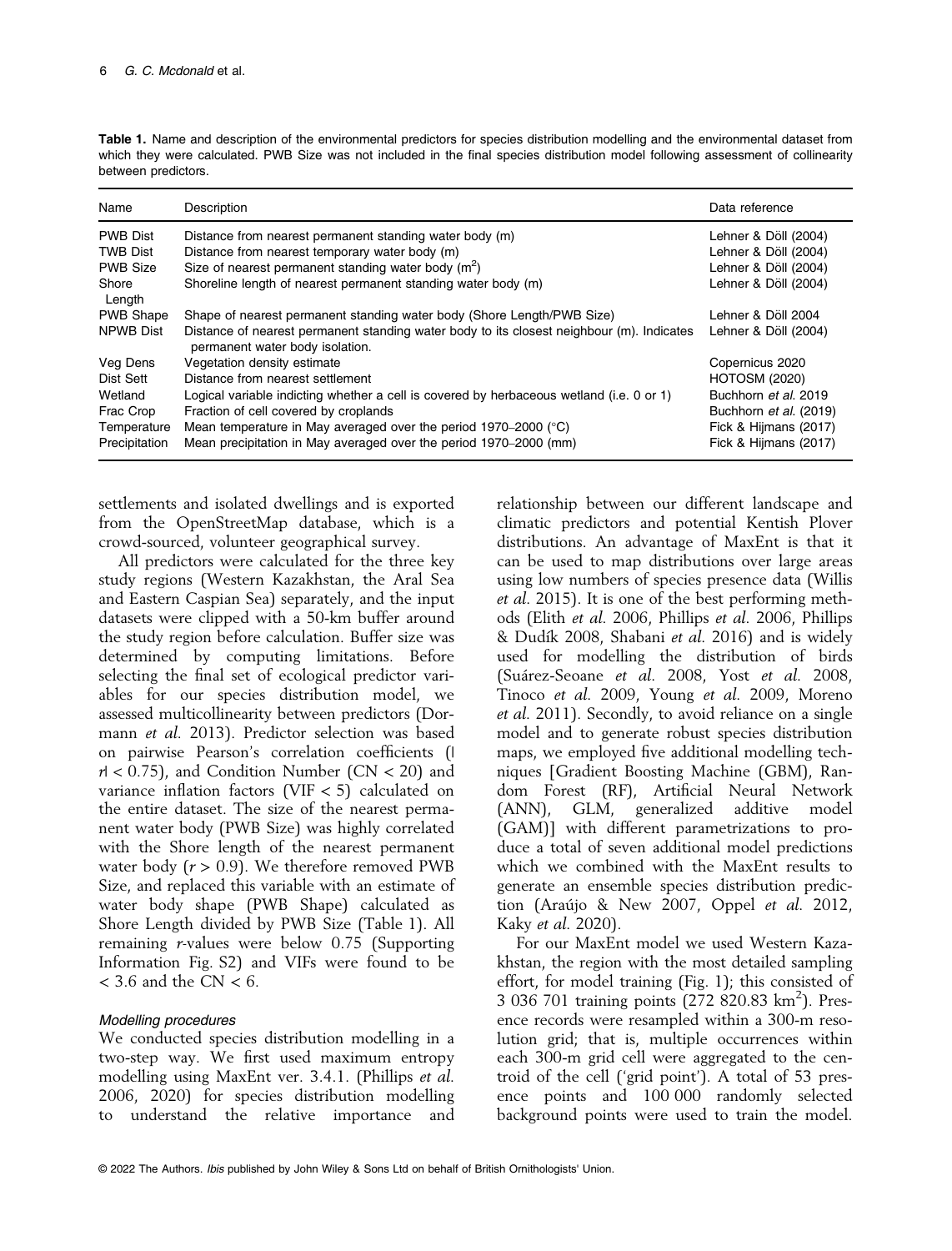A known advantage of MaxEnt is that it performs well when the number of presence points is low, as in our dataset (Hernandez et al. 2006, Pearson et al. 2007, Phillips & Dudík 2008, Wisz et al. 2008). Hinge, product, threshold, linear and quadratic features were enabled during parametrization of the model and we used the default convergence threshold (10<sup>-5</sup>). Environmental predictor importance (i.e. the regularized gain) was estimated by a leave-one-out jackknife algorithm, where each variable was excluded in turn, and also by conducting a model with each variable in isolation (Efron & Stein 1981). As MaxEnt models may be prone to transferability issues (Baldwin 2009), evaluation of the model requires an independent dataset. Eastern Caspian Sea and Aral Sea regions were used for independent evaluation of the trained model by the area under the receiver operating curve (AUC) goodness-of-fit measure (Hanley & McNeil 1982). These polygons include two of the largest water bodies in the region and encompass potentially key Kentish Plover habitats. The Eastern Caspian Sea region consists of 913 784 evaluation points  $(82\ 068.56\ km^2)$  and Aral Sea region of 1 405 988 evaluation points (126 252.29 km<sup>2</sup>). Subsequently, all three study regions were used for prediction. Raw prediction outputs were transformed to predicted probabilities between 0 and 1. For the transformation we applied the complementary log-log link function, which results in correct probability values if we assume that typical presences have a 1/point expected abundance (Phillips et al. 2017), which fits well with previous indicative surveys (Andrusenko & Dudenkov 1982).

For our ensemble species distribution modelling approach we generated a total of seven additional models intentionally ranging from a simple statistical method (i.e. GLM) through a complex statistical method (i.e. GAM) to simple and complex machine learning methods. Among the large and continuously increasing number of available machine learning methods, two main approaches were selected, neural network (ANN) and regression tree-based algorithms, one implementing bagging (RF) and the other boosting (GBM) to increase the predictive power of weak learners, i.e. small trees. This diversity of the selected methods, completed with some changes in parametrization, ensures the robustness of the ensemble approach (see Supporting Information Table S1 for model details). Each of the seven models was trained and

evaluated in a way similar as described above regarding MaxEnt with only one exception: instead of randomly selected background points required by MaxEnt, all the absence points of Western Kazakhstan were downweighted (i.e. the weighted number of absences were equal to the number of presences) and used for training the other models. We then aggregated our individual model predictions to produce a robust ensemble prediction as a weighted average across all individual models (eight total models including our MaxEnt prediction), where models were weighted by goodness of fit (i.e. AUC−0.5; Oppel et al. 2012).

To quantify the proportion of habitat suitable for Kentish Plover in each region we classified each grid point into one of five habitat suitability categories (very highly unsuitable; highly unsuitable; moderately suitable; highly suitable; very highly suitable) based on its predicted probability of Kentish Plover presence  $(pr)$  from our weighted ensemble prediction. We categorized areas using criteria similar to those previously utilized in multiple studies, excluding grid points flagged as seawater by NDVI, where  $0 \leq pr < 0.2$  is very highly unsuitable;  $0.2 \leq pr < 0.4$  is highly unsuitable;  $0.4 \leq pr < 0.6$  is moderately suitable;  $0.6 \leq pr <$ 0.8 is highly suitable; and  $0.8 \leq pr \leq 1$  is very highly suitable (Convertino et al. 2014, Ma & Sun 2018, Zhang et al. 2019).

#### Population estimates

#### Western Kazakhstan

We first estimated the possible range of adult population sizes of Kentish Plover in the region with the most comprehensive sampling, Western Kazakhstan. To do so we calculated the mean density of adult individuals observed across all sampled grid cells within the Western Kazakhstan polygon with a habitat suitability  $(pr)$  threshold from our ensemble predictions of  $\geq$  0.8 (i.e. lower threshold of the 'very highly suitable' category; *n* grid cells sampled  $= 56$ ). We chose this threshold of very highly suitable as it provides a reasonable yet conservative threshold above which Kentish Plover presence is highly likely (see Convertino et al. 2014, Ma & Sun 2018, Zhang et al. 2019 for similar categorizations). Mean density calculations excluded repeat visits to localities to avoid inflating counts due to repeated observations of the same individuals. We then estimated population size by extrapolating mean densities across all grid cells in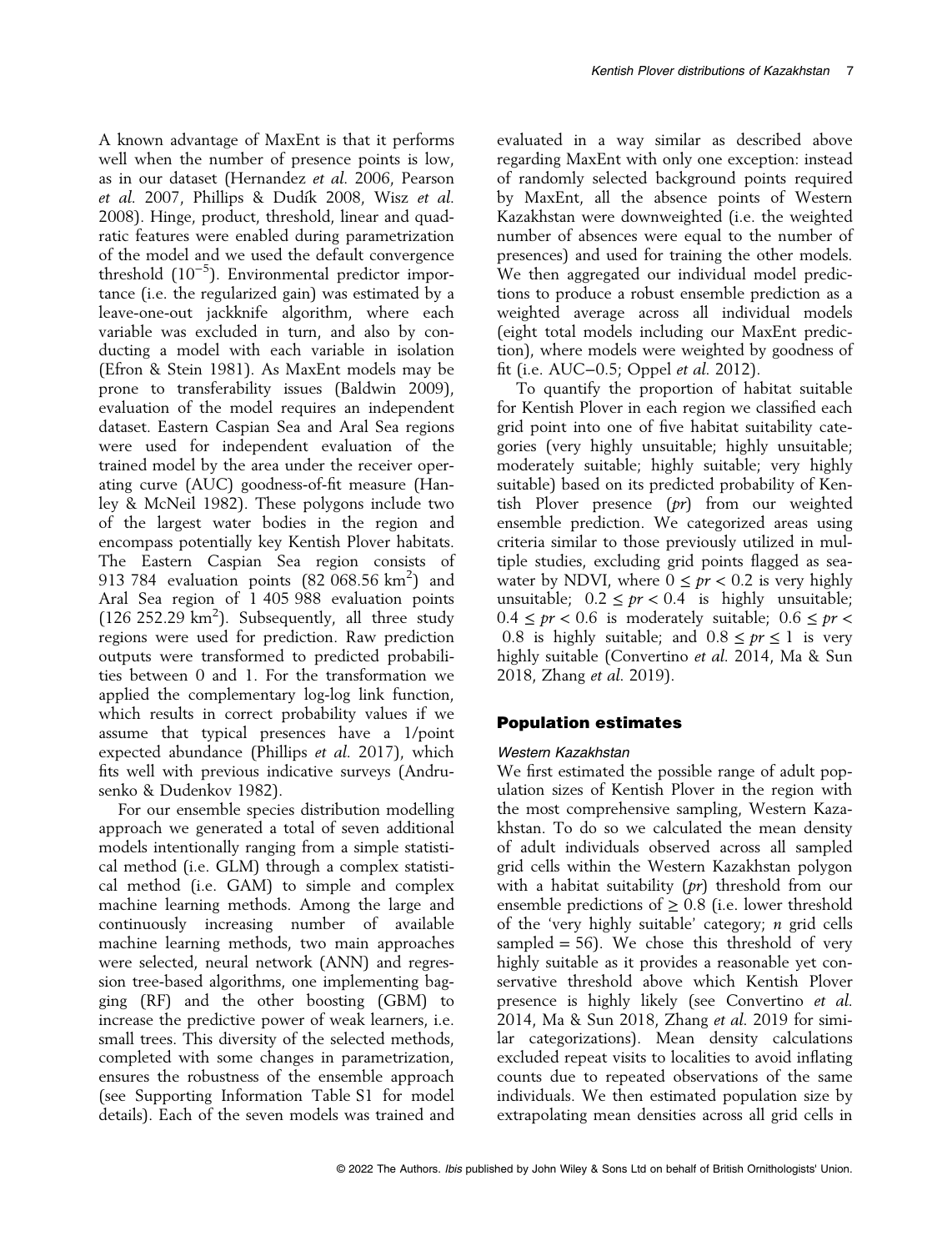Western Kazakhstan for the respective habitat suitability (pr) threshold, excluding cells flagged as open water by NDVI. To ensure reliability we recalculated population size 10 000 times using non-parametric bootstrap resampling of grid cells to provide 95% percentile bootstrap confidence intervals around population sizes based on random samples of our observed data. For completeness and to provide estimates of population size uncertainty based on threshold choice we calculated predicted population sizes for a broader range of thresholds, i.e.  $pr = 0.1{\text -}0.95$ , where mean densities were recalculated for each respective threshold.

# National level

To provide a range of national breeding population sizes, we repeated our regional modelling procedure at a 1-km resolution at the level of the nation. National-level modelling included all eight individual model procedures as described above and all individual model predictions were aggregated to produce a robust weighted ensemble prediction as described above. Beyond the larger scale and coarser resolution, the main differences compared with our fine-scale 300-m analysis were as follows: (1) the vegetation density predictor was calculated from 1-km resolution NDVI raster; (2) coarser resolution enabled an increase of the buffer used during predictor calculation to 100 km; (3) the number of presence points within the training dataset (Western Kazakhstan) was 41; and (4) predictions were made for all Kazakhstan (the Eastern Caspian Sea and Aral Sea regions were again used for evaluation, similarly to the 300-m resolution model). To calculate mean densities for the 1-km grid, we again summed point counts within grid cells with a predicted ensemble habitat suitability (*pr*) of  $\geq$  0.8, this time using all sampled cells across the country (*n* grid cells = 55). We then scaled these counts upwards from their intended 300-m grid resolution to a 1-km grid resolution (i.e. by a factor of 11.11) to avoid underestimation of abundances. We estimated population size by extrapolating mean densities across all grid cells in Kazakhstan for each respective habitat suitability  $(pr)$  threshold, excluding grid points flagged as seawater by NDVI ( $n = 87,324$  of 2,969,052) and used the same non-parametric bootstrap approach as described above to estimate errors around our population size estimates. For completeness, we again provide estimates of population sizes based on a broader range of thresholds, i.e.  $pr = 0.1-$ 0.95, where mean densities were recalculated for each respective threshold.

# RESULTS

# Survey distributions

Kentish Plovers were commonly observed throughout our detailed sampling of Western Kazakhstan (Fig. 1, Supporting Information Fig. S3). At the national level, Kentish Plovers were widely distributed; however, individual counts were generally low (Table 2, Figs 1 and 2). Kentish Plovers (including all adults, juveniles and chicks) were observed at 169 of the 501 sampled points with a mean  $(\pm \text{ se})$  of  $1.112 \pm 0.105$  individuals and a median of 0 (interquartile range IQR: 0–1) individuals per point. Focusing only on adult Kentish Plovers across the 501 sampled points yielded a mean  $(\pm s)$  of  $1.060 \pm 0.102$  individuals and a median of 0 (IQR: 0–1) individuals per point. Controlling for sampling effort (number of counts per day), breeding records of Kentish Plover were evenly distributed throughout the survey period, with the earliest record on 8 May and the latest on 20 June ( $n = 38$  sampling days, Julian date: likelihood ratio test,  $\chi_1^2 = 1.420$ ,  $P = 0.233$ ; Julian date<sup>2</sup>,  $\chi_1^2 = 0.555$ ,  $P = 0.456$ ; number points per day:  $\chi_1^2 = 4.552$ ,  $P = 0.033$ ; Fig. 2).

# Regional species distribution modelling

Our MaxEnt model provided fair model accuracy (Swets 1988) with an evaluated AUC of 0.771 (Suppporting Information Fig. S4). The three environmental predictor variables contributing the highest regularized gain when used in isolation in our MaxEnt model were distance to the nearest temporary water body (TWB Dist), distance to the nearest permanent water body (PWB Dist) and mean temperature for May (Temperature), indicating that these variables provide the highest predictive power in isolation (Fig. 3). Removal of TWB Dist while retaining all other predictors also resulted in the largest loss in training gain, indicating that this variable provides the most information not captured by other variables (Fig. 3), whereas PWB Dist provided the second highest training gain when in isolation. The modest decrease in training gain when excluding only PWB Dist suggests similar information is captured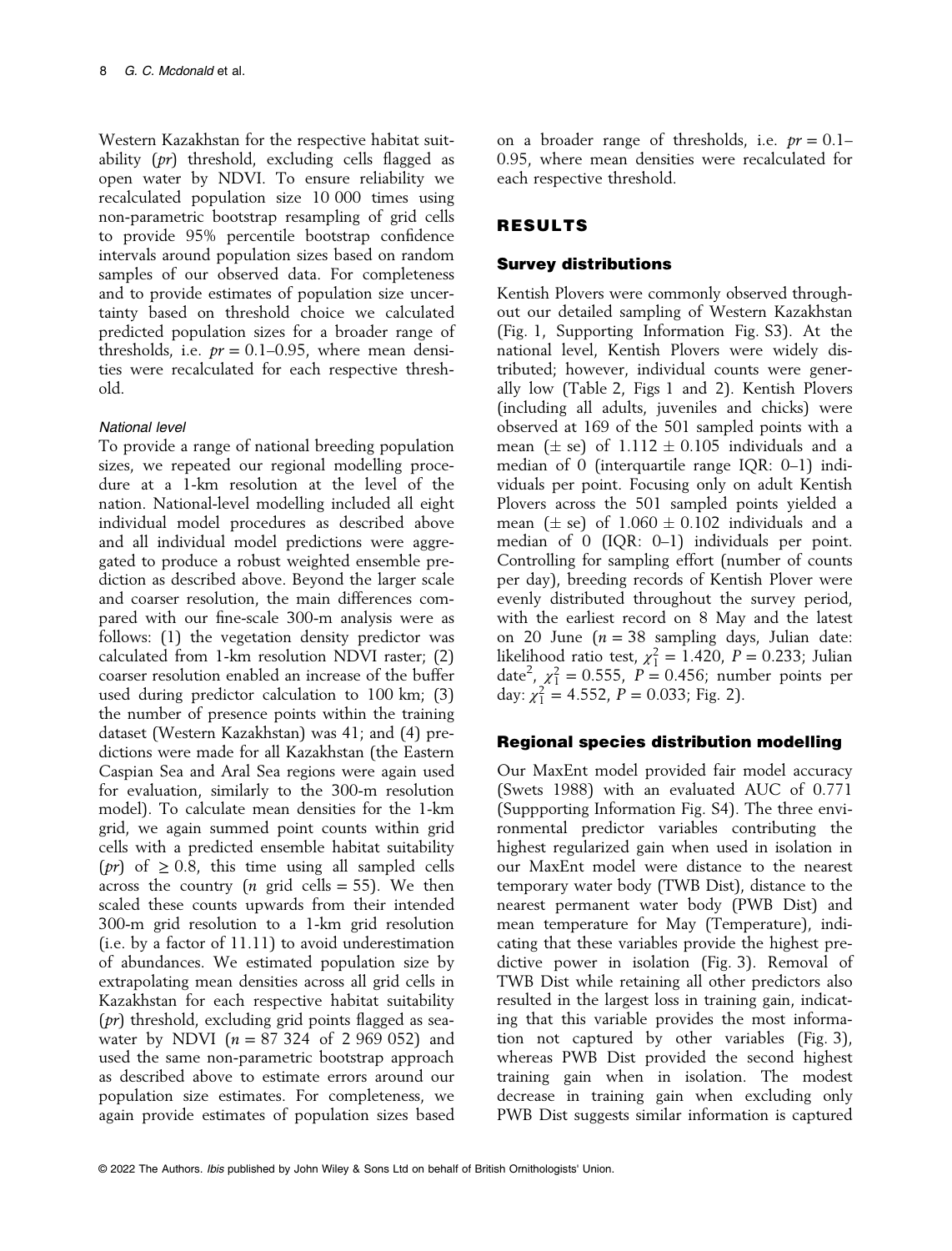| Region              | Number of points<br>sampled | Number of days<br>sampled | Total number of<br>individuals | Mean $(\pm$ se) number of<br>individuals per point |
|---------------------|-----------------------------|---------------------------|--------------------------------|----------------------------------------------------|
| Aral Sea            | 36                          |                           | 68                             | 1.889 (0.523)                                      |
| Eastern Caspian Sea | 81                          |                           | 184                            | 2.272 (0.378)                                      |
| Central Kazakhstan  |                             |                           | 0                              | $0(-)$                                             |
| Lake Alakol         | 34                          |                           | 6                              | 0.176(0.109)                                       |
| Lake Balkhash       | 37                          | 4                         | 13                             | 0.351(0.143)                                       |
| Lake Sorbulag       | 2                           |                           | 0                              | 0(0)                                               |
| Tengiz-Korgalzgyn   | 22                          |                           |                                | 0.318(0.195)                                       |
| Lake Zaysan         | 12                          | 2                         | 0                              | 0(0)                                               |
| Western Kazakhstan  | 203                         | 22                        | 163                            | 0.803(0.152)                                       |

Table 2. Summary of vantage points surveyed for Kentish Plover over key regions and water bodies in Kazakhstan. Data include 428 sampling points, excluding repeated visits to individual sites (73 excluded visits).

across combinations of other variables. Excluding Temperature provided a comparably larger reduction in training gain, indicating that Temperature contributes comparably more unique explanatory power. All other variables provided relatively lower increments in training gain (Fig. 3). Response curves of the individual environmental predictors which had the highest training gain showed a reduction in the probability of Kentish Plover presence with increasing distance from both temporary and permanent water bodies (Supporting Information Figs S5 and S6). The probability of Kentish Plover presence provided a concave relationship with May temperatures, indicating a higher probability of presence between 17 and 18 °C (Figs S5 and S6).

Of our additional seven regional species distribution models, the Random Forest models (RF 1000 and RF 500) provided the best discriminative power (AUC: 0.776 and 0.678, respectively; Fig. S4). Our ensemble prediction had an AUC of 0.753 (Fig. S4) and our ensemble prediction indicated that a low proportion of the available habitat represents at least highly suitable Kentish Plover habitat combined across all three regions (Fig. 4). The Aral Sea region comprised the largest proportion of highly and very highly suitable habitat  $[3.724\% (3899.79 km<sup>2</sup>)]$ , followed by the Western Kazakhstan region [0.823% (2035.08 km<sup>2</sup>)] and the Eastern Caspian Sea region [0.003% (1.44  $km^2$ ].

#### Population estimates

The mean observed density of Kentish Plover adults across sampled grid cells in all three regions (Western Kazakhstan, Eastern Caspian Sea, Aral Sea)

excluding repeat visits was 1.425 per 300- $m^2$  grid cell  $(15.855$  individuals per  $km^2$ ). Using the mean observed density of Kentish Plover adults in Western Kazakhstan across all grid cells with habitat suitability (pr) from our regional ensemble model of  $\geq$  0.8 yielded a predicted population size [Estimate (upper–lower 95% range of bootstrap estimates)] of 6633 (3886–10 318; see Fig. S8a for the full range of predictions across multiple habitat suitability thresholds). At the national level, our best performing models included the Gradient Boosting Machine models (GBM 5000 and GMB 2000,  $AUC = 0.813$  and 0.792, respectively) and the Random Forest model (RF 1000,  $AUC = 0.793$ ; Fig. S7). Our national-level weighted mean ensemble model had an AUC of 0.773; using a habitat suitability threshold of  $\geq$  0.8 provided an estimated breeding population size for Kazakhstan of 20 800 (12 145–32 386) adult individuals (Fig. S8b).

# **DISCUSSION**

We assessed the density and distribution of Kentish Plover throughout Kazakhstan during the breeding season of 2019 and used species distribution modelling to outline the importance of key environmental predictors in determining Kentish Plover presence. Our species distribution modelling stresses the importance of proximity to water bodies and climate as predictors of Kentish Plover presence and a relatively weaker impact of indicators of human disturbance. Our results provide an important appraisal of the status and breeding distribution of Kentish Plover across a perceived breeding stronghold for the species in the face of ongoing changes in climate and land  $11$ Se.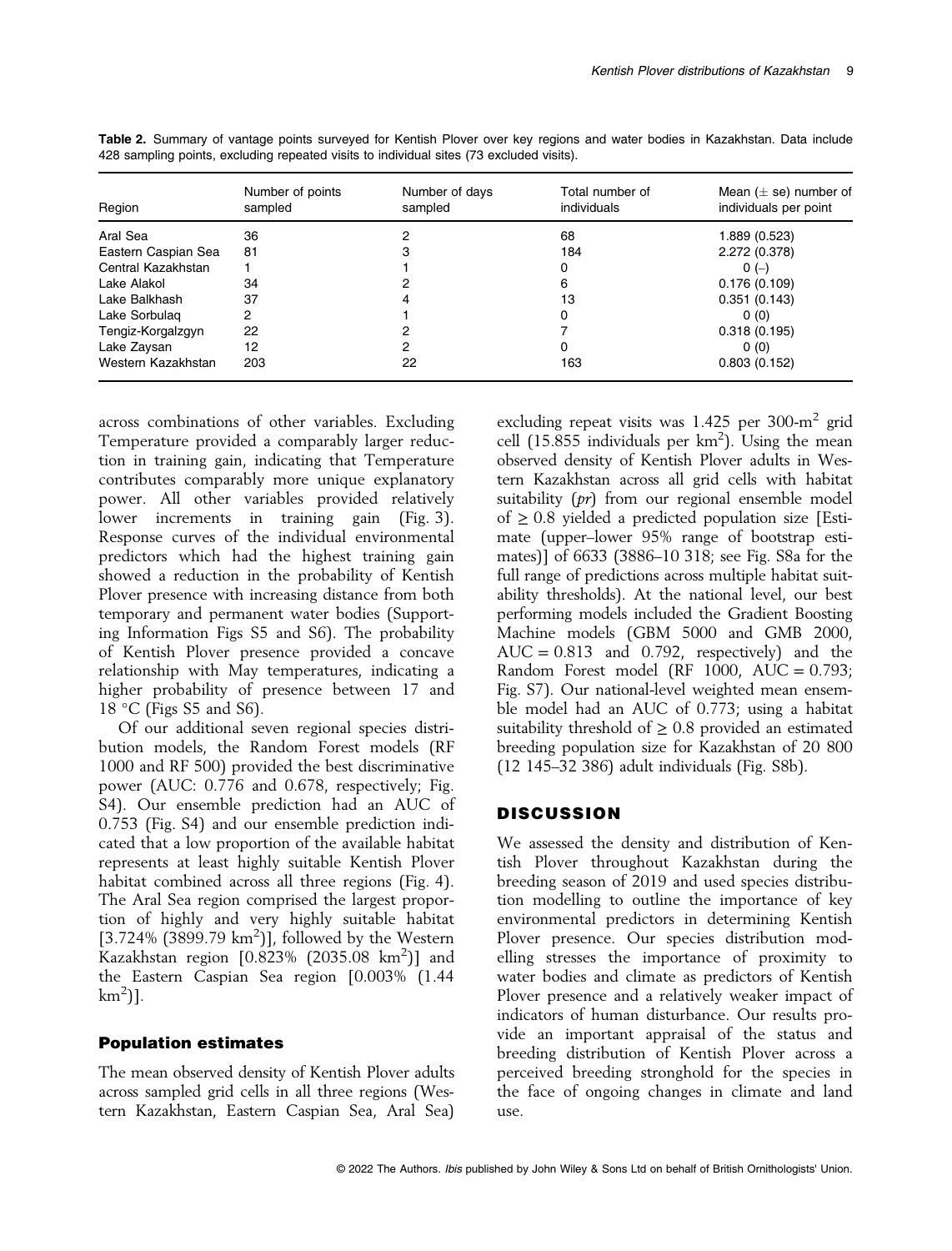

**Figure 2.** (a) Total counts, and (b) mean  $(\pm$  se) count per sampling point of individual Kentish Plovers over the full Kazakhstan survey. (c) The proportion of sampling points  $[\pm 95\%$ confidence interval (CI)] in which individual Kentish Plover were observed over all survey points. Grey circles show data for individual vantage points. Data include 428 sampling points, excluding repeated visits to individual sites (73 excluded visits). (d) The relationship between the probability of observing evidence of actively breeding Kentish Plover across individual days over the entire survey period (8 May–26 June 2019). The size of circles indicates the number of sampling points sampled on each day.

Our results confirm previous indications that Kentish Plover is widespread across Kazakhstan (Martin et al. 2018) and considerably extends the results by capturing the distribution of Kentish Plover across Eastern Kazakhstan and poorly sampled regions, including the Aral Sea. Importantly, despite a widespread distribution, our results indicate markedly low densities of Kentish Plover. Previous reports in other regions indicate Kentish Plover breeding densities can vary widely, from three up to at least 1000 pairs per  $km^2$  (Johnsgard 1981, Székely & Williams 1995, Székely et al. 1999, Pietrelli & Biondi 2012, BirdLife International 2020a). Our data suggest that breeding densities in Kazakhstan are typically at the lower range. The limited number of published assessments of Kentish Plover numbers across

Kazakhstan restricts in-depth comparisons; however, limited historical accounts indicate that Kentish Plover densities may typically have been low (Gladkov 1951, Dolgushin 1962, Andrusenko & Dudenkov 1982). Although sampling effort and methodologies across studies probably vary, more recent localized surveys indicate appreciably higher numbers than reported in our study. For example, surveys of the Tengiz-Korgalzhyn region reported an average of 7.5 Kentish Plover individuals per point count in the months of June and July between 1999 and 2008 (Schielzeth et al. 2010), whereas for a similar time of the year in the same region, we report an average count of less than one individual per point count. Similarly, a more recent survey of Western Kazakhstan in 2010 reported a total of 460 Kentish Plovers over 43 observation sites (Lachmann et al. 2010). However, that study was conducted later in the season, spanning the post-breeding period (July–August), compared with our study (May–June), restricting direct comparisons. The low Kentish Plover densities we observed in Kazakhstan are mirrored by similar patterns in neighbouring Russia. In European Russia, bordering Western Kazakhstan, Kentish Plovers breed in Astrakhan and Volgograd regions as well as along the Asian regions of the Russian–Kazakhstan border (Hagemeijer & Blair 1997, Kubelka et al. 2019). The population of Kentish Plover in European Russia before 2000 was estimated to comprise between 1000 and 10 000 breeding pairs (Hagemeijer & Blair 1997, Heath et al. 2000). However, after 2000, population estimates were drastically reduced to between 150 and 1300 breeding pairs (Mischenko 2004). Current estimates indicate the total population size to comprise only 900–1100 breeding pairs (Mischenko 2017). Given the potential reductions in Kentish Plover in neighbouring European Russia, our results highlight the requirement for further detailed sampling in Kazakhstan as a key focus of future research. In particular, our prediction of Kentish Plover distributions indicates that regardless of exceptional ecological change over recent decades, the Aral Sea region may support the highest proportion of highly suitable Kentish Plover habitat compared with the Eastern Caspian Sea and Western Kazakhstan, and should thus be a focus of future population appraisals. In addition, our national distribution analyses indicate previously unsurveyed areas with a potentially high density of suitable Kentish Plover habitat in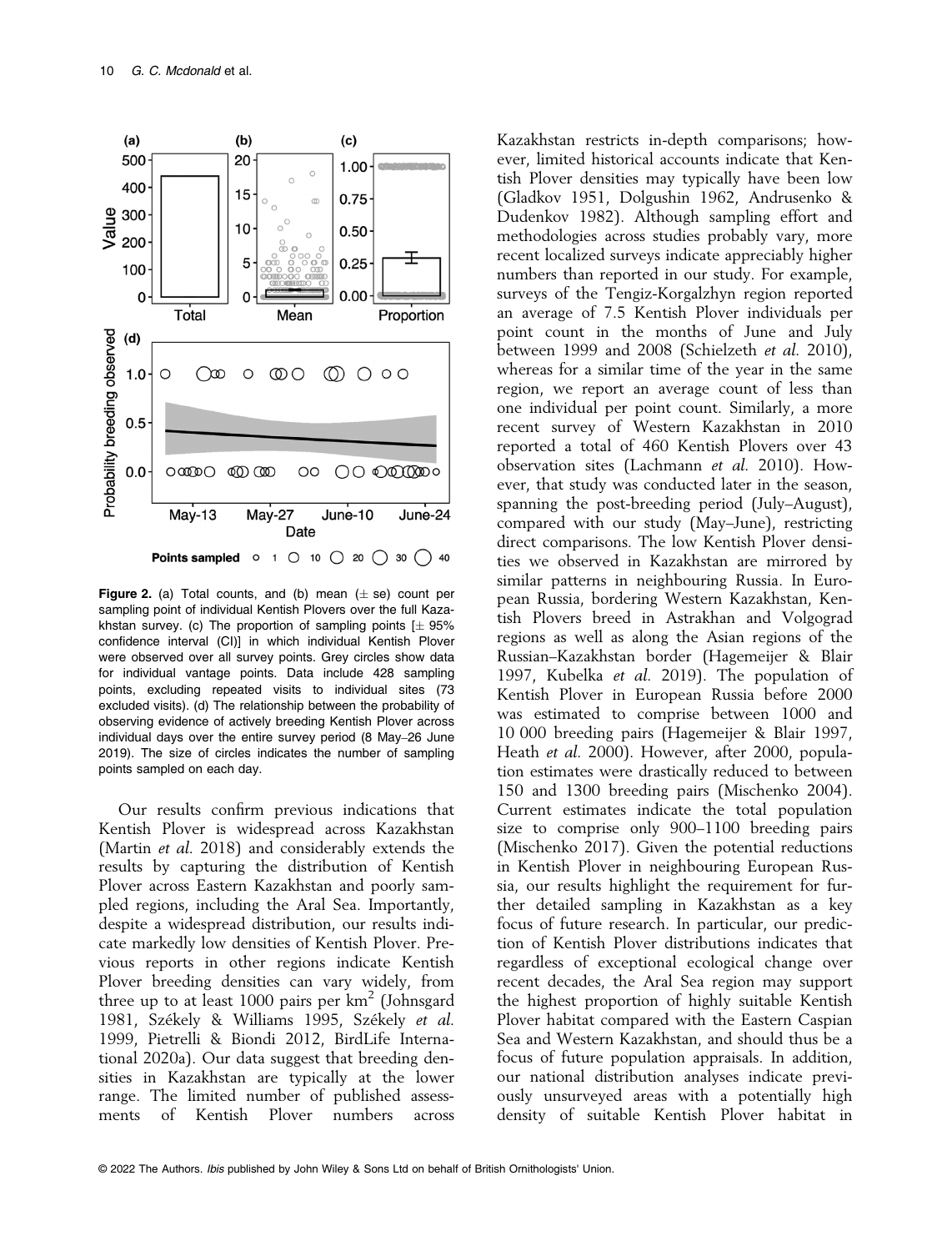

Figure 3. Jackknife regularized training gain for environmental predictors from regional MaxEnt species distribution modelling predicting Kentish Plover presence. Grey bars show training gain when only the indicated variable(s) are included and black bars show training gain when the indicated variable is excluded while controlling for all other predictors. Full names and details of predictors are provided in Table 1.

regions of the North and Northeast of the Aral Sea. We recommend that these previously unstudied regions should be targeted as a priority in future shorebird surveys and assessments of Kentish Plover populations.

Predictions from our species distribution model highlight the primary importance of temporary water bodies to the presence of Kentish Plover during the breeding season, as well as a secondary importance of coastal areas surrounding large permanent water bodies such as the Aral and Caspian Sea. The key role of proximity to transitory water bodies raises concerns in the context of the

ongoing contraction of lake surface across Kazakhstan, particularly surrounding the Aral Sea and in Western Kazakhstan (Liu et al. 2019). Recent data suggest that the surface area of key water bodies in Western Kazakhstan has continued to decrease between 2001 and 2016, associated with climate warming and reduced precipitation (Bai et al. 2012, Klein et al. 2014, Liu et al. 2019). Crucially, due to their transient nature and smaller size, temporal water bodies may be at higher risk of severe size reduction and salinity increases as a result of climate warming and reduced precipitation. Such reductions may threaten suitable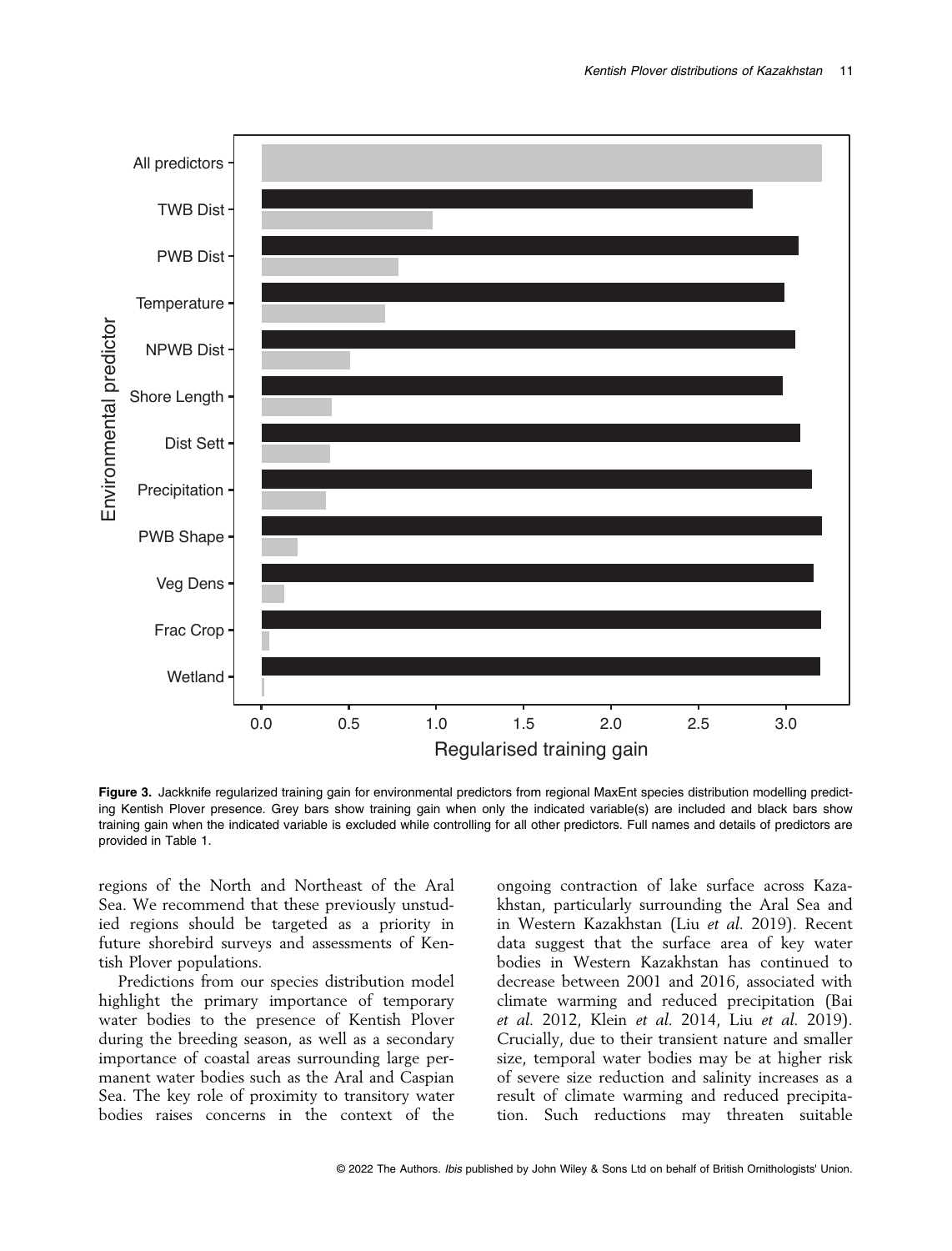

Figure 4. Localized map of Kazakhstan including the three study areas used in regional species distribution modelling. The largest lakes (area ≥ 50 km<sup>2</sup>) and reservoirs (storage capacity ≥ 0.5 km<sup>3</sup>) are shown in light blue. The distribution modelling regions are overlaid in coloured polygons, where the intensity of colour represents the probability of Kentish Plover presence from weighted mean ensemble model predictions. The largest NW polygon shows the Western Kazakhstan region used for model training and prediction, while the remaining two polygons show areas used only for prediction including Eastern Caspian Sea (SW smallest polygon) and Aral Sea (SE polygon). Red points show actual survey locations in which Kentish Plovers were observed. Observed absence points are not shown.

wading habitat and reduce foraging habitat quality for multiple shorebird species (Rubega & Robinson 1996, Kreuzberg-Mukhina 2006, Galbraith et al. 2014).

Importantly, patterns of environmental change are not homogeneous across Kazakhstan, and therefore predictions for distributional – or population density – changes of Kentish Plover at a national scale remain complex. For example, Eastern areas of Kazakhstan, and other more alpine lakes, have experienced opposing trends to the

Southern Aral Sea and Western Kazakhstan, with a tendency for increased precipitation and reduced temperatures (Bai et al. 2012). In addition, more recent government-funded programmes to rehabilitate the Aral Sea have seen an increase in the surface area of Kazakhstan's North Aral sea in recent years (Micklin 2016). However, such increases in water levels may also negatively impact Kentish Plover habitats. For example, if the increased water volume of lakes is associated with sharp decreases in salinity, increases in vegetation density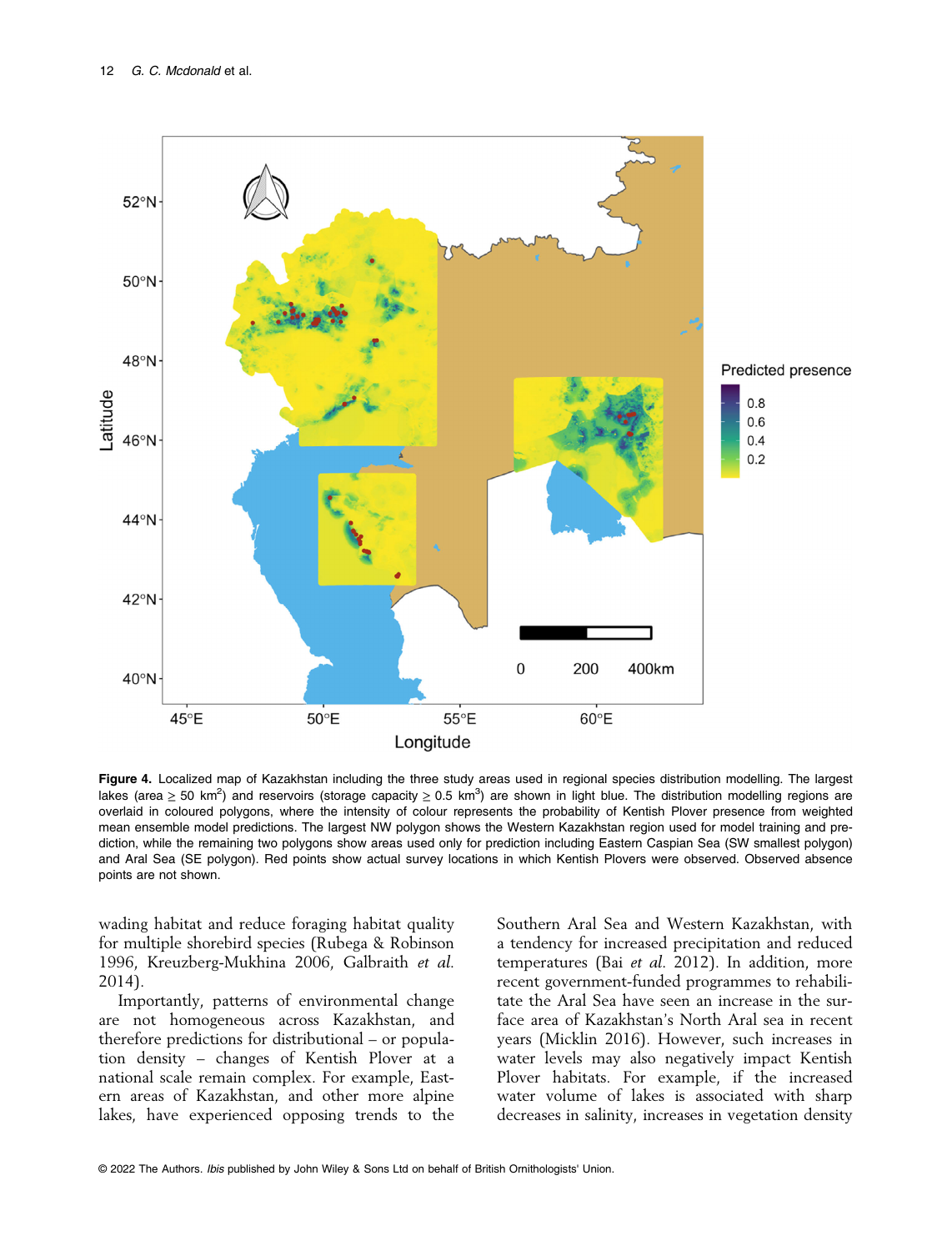around shorelines or a reduction in the extent of shallow foraging grounds, then this can reduce the availability of foraging and nesting habitats. Such effects may be similar to the sea level rise-driven reduction in the extent of habitat suitable to the closely related Snowy Plover Charadrius nivosus in coastal regions of the USA (Aiello-Lammens et al. 2011).

In contrast to our expectations, we found no evidence for a strong negative impact of proximity to human settlements on potential Kentish Plover distributions. This result suggests a contrast to research indicating that human disturbance can pose significant negative localized impacts on shorebird abundances, including Kentish Plovers (Martín et al. 2015, Colwell & Haig 2019). However, previous research has also indicated that the scale of such localized impacts (i.e. human intrusion and disturbance) during breeding seasons of other shorebirds may not be typically extensive enough to have population-level impacts (Pearce-Higgins et al. 2017). It may be that our measure of distance to human settlements does not accurately reflect land use practices with potentially negative consequences for shorebirds, e.g. recreation, development or local livestock densities. Instead, our individual predictor patterns suggest that closer proximity to human settlements was associated with a higher probability of Kentish Plover presence, a pattern recently identified in Sociable Lapwings (Kamp et al. 2009b). This may indicate that human settlements in our data are associated with a third latent variable not measured in the current study. Similarly, the fraction of grid cells designated as cropland provided little predictive power to our models, suggesting a low impact of agricultural practice on Kentish Plover distributions. This may be driven in part by the redundancy of the fraction of cropland measure compared with our estimates of vegetation density, as Kentish Plover prefer to nest in open areas with little vegetation (Kosztolányi *et al.* 2009).

We provide the first estimated range of breeding population sizes of Kentish Plover in Kazakhstan based on quantitative data (Sheldon 2017, Wetlands International 2018). We estimated population sizes for Western Kazakhstan of approximately 3886–10 318 adult individuals for a habitat suitability threshold of 0.8. At the national level, our estimated breeding population size ranged from 12 145 to 32 386 adult individuals. Although the AUC values of our models used to

predict habitat suitability are within the range of values from species distribution models used to estimate population sizes in other species (Herrera et al. 2018), the relatively low AUC values may result in additional variation around our estimates, which could in principle result in under- or overestimation of abundances (Lobo et al. 2008). Nevertheless, despite a large difference in area between the Western Kazakhstan region and the entire nation, the relatively small difference in the national and regional population size estimates indicates that the overall suitable habitat and the sampled abundance of Kentish Plover across the rest of Kazakhstan as a whole were both generally low. An important consideration when sampling breeding shorebird species is whether such low counts, as observed in this study, may be impacted by the low detectability of incubating adult individuals. Kentish Plover parents biparentally incubate their clutch, then care for their chicks either biparentally or uniparentally, leading them to feeding habitats typically near water edges (Kosztolányi et al. 2006, Székely et al. 2006). Thus, although the subset of incubating parents may be more difficult to detect, for every incubating parent a non-incubating partner is readily observable, and thus the presence of Kentish Plovers across sites in our study is unlikely to be underestimated as a result of a large number of unobserved incubating parents. Moreover, our identification of breeding behaviour included nesting birds, suggesting our methodology was able to identify incubating individuals in at least a subset of cases. Regardless, the possible underestimation by overlooking incubating birds can be approximated by assuming that every single non-incubating adult bird counted had a currently incubating unobserved partner. Although this is unlikely given that our counts included both courting pairs and parents caring for young, this potential underestimation of a factor of two would not qualitatively change our interpretation of a wide distribution but low density of Kentish Plover. Moreover, given the most recent estimates of the Kentish Plover global population range by four orders of magnitude (Callaghan et al. 2021) and previous estimates range by a factor of five (BirdLife International 2020a), where estimates are based on extrapolation of European population estimates at the global scale (BirdLife International 2016b), our population estimates provided here represent a qualitative improvement.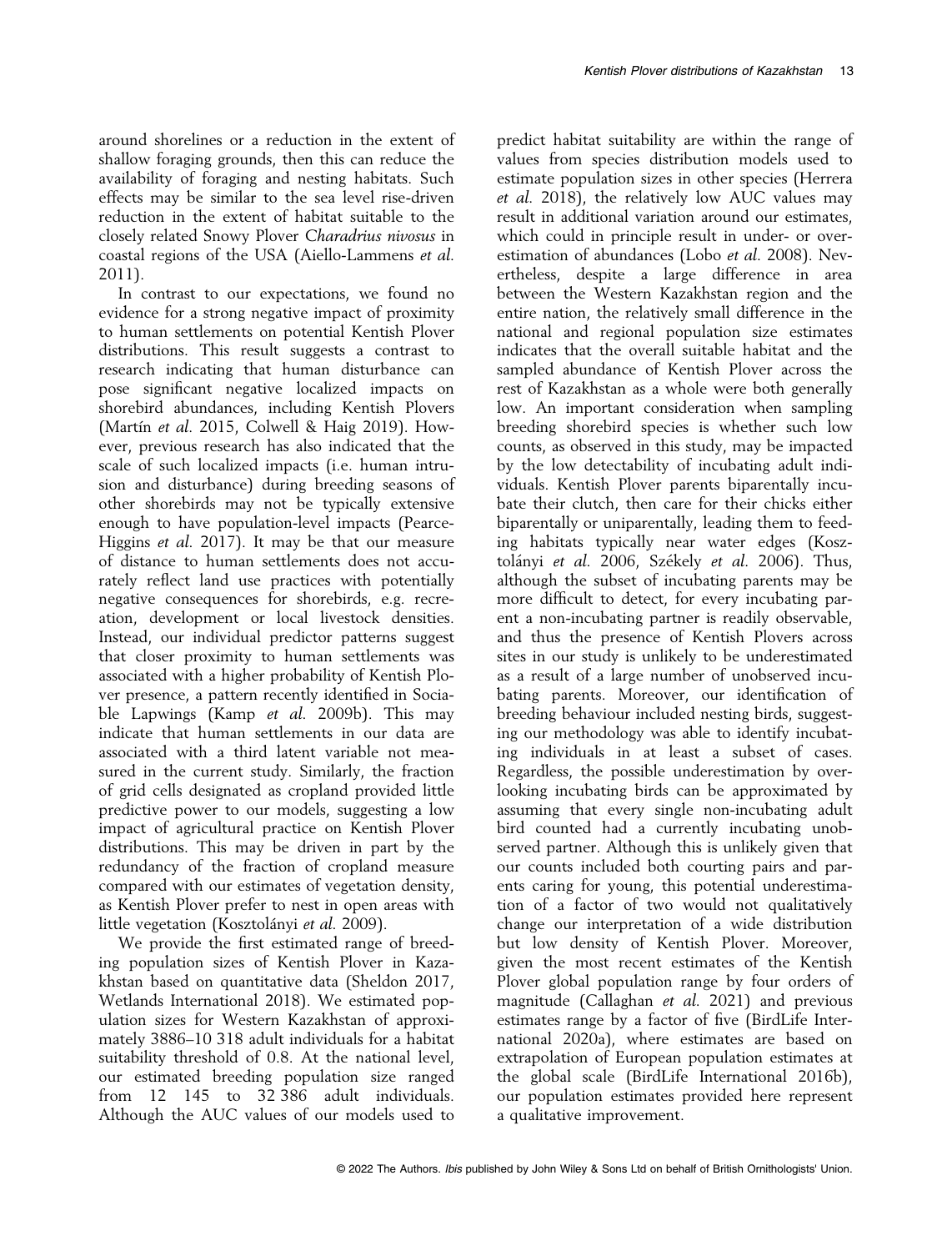Nevertheless, we suggest that our estimates may instead represent an upper bound to the total number of Kentish Plover for two reasons: first, our sampling methodology probably overrepresents high-density locations because we focused sampling on locations where occurrence of Kentish Plover was likely and, secondly, the abundance of Kentish Plover is unlikely to be uniform across even highly suitable habitat locations, given the species' tendency for spatially aggregated breeding (Stenzel & Page 2019). Our estimates should therefore be treated with caution. Despite this, our estimates represent the most detailed objective population estimates available for Kazakhstan, and stress the need for more sampling of breeding shorebird populations within the region.

Large-scale habitat suitability studies of shorebirds remain rare (Long et al. 2008). Our work here provides a pathway for future studies assessing the distribution of shorebirds across similarly large and isolated regions. For example, similar approaches may be utilized effectively to estimate Kentish Plover population sizes in regions neighbouring Kazakhstan. Such areas include both Russia and Central Asian countries such as Uzbekistan, which also contains regions of the Aral Sea that have undergone the most consistent size reductions in recent decades (Yang et al. 2020). Our work highlights several key aspects that can be further improved in such future studies. First, future studies may benefit from a greater depth of sampling both within areas of expected high habitat suitability but also habitats of expected low suitability, which may further improve parametrization of predictor variables. For example, while our analytical approach allowed us to disentangle distances from both permanent and temporary water bodies, studies that do not employ such a distinction may particularly benefit from targeted sampling across a diversity of distances from water bodies to determine more accurately the relationship between proximity to key water bodies and the presence of shorebird species.

Secondly, while our sampling resulted in a relatively low number of presence points, limiting our ability to model Kentish Plover densities, future studies with a greater number of positive counts may more effectively employ hierarchical modelling approaches (e.g. hurdle models) to predict species presence and subsequently estimate the density of individuals where they occur (Oppel et al. 2012, Herrera et al. 2018). Regardless, in cases similar to the current study where presence points are typically low, the threshold approach used here may provide a pragmatic approach to indicate a range of potential population estimates when direct modelling of densities is restricted.

Finally, future work should seek to capture a broader range of environmental predictors to assess more comprehensively the potential distribution of Kentish Plover. For example, while our study did not include information on the salinity of water bodies or the distribution of predation pressure, future studies should seek to assess how spatial and temporal variation in such variables may impact on breeding distributions and correlate with predictors used in this study (e.g. does water salinity relate to vegetation density), likely to be feasible on much more localized scales.

# CONCLUSIONS

In summary, our results reveal widespread distribution but markedly low densities of Kentish Plover across Kazakhstan. Our results fill a critical gap in knowledge in an understudied region of high conservation importance and identify the key routes through which ongoing environmental change may impact Kentish Plover populations. Extensive ground-truthing using hundreds of additional survey sites, and more detailed confirmed absence data, would seem essential for robust population estimates for vast areas such as Kazakhstan, but our methodological approach provides a platform for future studies to assess the distributions of species across vast and inaccessible regions.

We thank the Uralsk Anti-Plague Station of the State Sanitary Epidemiological Surveillance Committee, Kazakhstan, and are especially grateful to Nurbek Maykanov and Myram Berdenov, who provided facilities and expertise in the field. We also thank Anastasia Egorova for assistance with fieldwork and Aleksey Koshkin of the Korgalzhyn Nature Reserve. We are very grateful to Ruslan Urazaliyev and the Association for the Conservation of Biodiversity of Kazakhstan (ACBK) as well as the Head of the Kazakh Bird Banding Centre Andrey Gavrilov (The Zoological Institute of the Kazakh Academy of Sciences) for support in the preparation and execution of the project. We are grateful to Rob Sheldon for thoughtful comments on an earlier draft of our manuscript. The NDVI product was generated by the land service of Copernicus, the Earth Observation programme of the European Commission. The research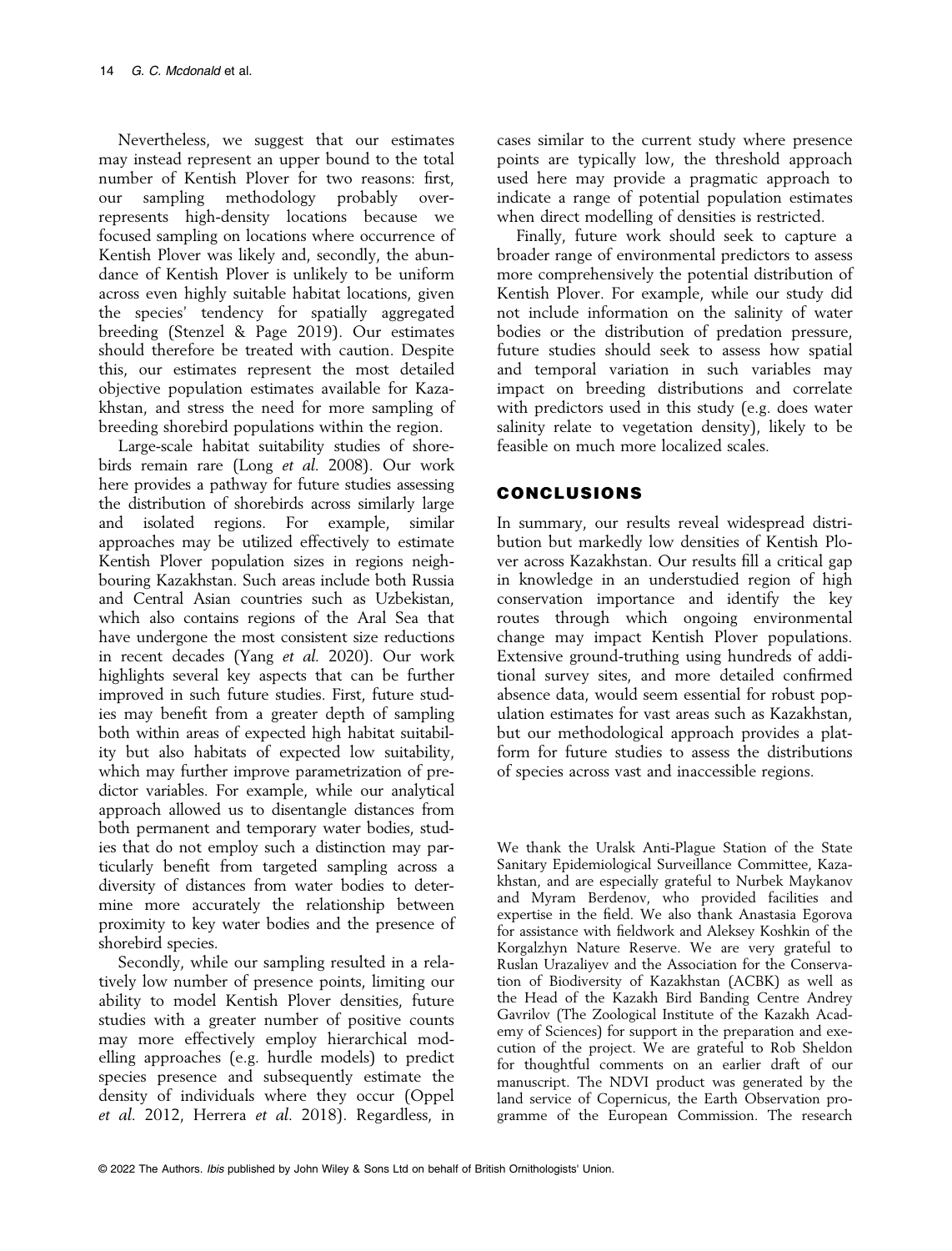leading to the current version of the product has received funding from various European Commission Research and Technical Development programmes. The product is based on PROBA-V 333m data (© ESA and distributed by VITO). Computation-intensive parts of the research flow were conducted in the virtual server of the EcoInformatics & GIS Laboratory of the Centre for Ecological Research (ecoinflab.okologia.mta.hu), which is gratefully acknowledged.

# ETHICAL NOTE

Requisite permissions were granted by the Territorial Inspectorate for Forestry and Animals Kazakhstan, the Committee for Environmental Regulation and Control Kazakhstan, and the Natural Resources and Environmental Management of the West Kazakhstan Region via the Charter of the Republican State Institution Ural Anti-Plague Station GGSV RK No.20.

# FUNDING

This work was supported by a National Research, Development and Innovation Office, Hungary grant (NN 125642) awarded to A.K., a National Research, Development and Innovation Office, Hungary, OTKA Young Researcher Excellence Fellowship (FK 134741) awarded to G.C.M., a Royal Society (Wolfson Merit Award WM170050, APEX APX\R1\191045) and a National Research, Development and Innovation Office of Hungary grant (ÉLVONAL KKP 126949) to T.S.

## AUTHOR CONTRIBUTIONS

Grant C. Mcdonald: Conceptualization (equal); Formal analysis (equal); Investigation (equal); Visualization (lead); Writing – original draft (lead); Writing – review & editing (lead). Akos Bede-Fazekas: Formal analysis (equal); Writing – review & editing (equal). Anton Ivanov: Investigation (equal); Writing – review & editing (equal). Lorenzo Crecco: Data curation (equal); Formal analysis (supporting). Tamás Székely: Conceptualization (equal); Writing – review & editing (equal). András Kosztolányi: Conceptualization (equal); Investigation (equal); Writing – review & editing (equal).

# CONFLICT OF INTEREST

None.

#### Data Availability Statement

Data is available via Figshare [\(https://doi.org/10.](https://doi.org/10.6084/m9.figshare.19672017.v1) 6084/m9.fi[gshare.19672017.v1](https://doi.org/10.6084/m9.figshare.19672017.v1)).

### REFERENCES

- Aiello-Lammens, M.E., Chu-Agor, M.L., Convertino, M., Fischer, R.A., Linkov, I. & Akçakaya, H.R. 2011. The impact of sea-level rise on Snowy Plovers in Florida: integrating geomorphological, habitat, and metapopulation models. Glob. Chang. Biol. 17: 3644–3654.
- AlRashidi, M., Kosztolányi, A., Shobrak, M., Küpper, C. & Székely, T. 2011. Parental cooperation in an extreme hot environment: natural behaviour and experimental evidence. Anim. Behav. 82: 235–243.
- Amano, T., Székely, T., Wauchope, H.S., Sandel, B., Nagy, S., Mundkur, T., Langendoen, T., Blanco, D., Michel, N.L. & Sutherland, W.J. 2020. Responses of global waterbird populations to climate change vary with latitude. Nat. Clim. Change 10: 959–964.
- Andrusenko, N.N. & Dudenkov, N.A. 1982. Faunistic notes on waders of the Tengiz Lake. Ornithology 17: 155. (In Russian).
- Araújo, M.B. & New, M. 2007. Ensemble forecasting of species distributions. Trends Ecol. Evol. 22: 42-47.
- Bai, J., Chen, X., Yang, L. & Fang, H. 2012. Monitoring variations of inland lakes in the arid region of Central Asia. Front. Earth Sci. 6: 147–156.
- Baldwin, R.A. 2009. Use of maximum entropy modeling in wildlife research. Entropy 11: 854-866.
- BirdLife International. 2016a. Glareola nordmanni. The IUCN Red List of Threatened Species 2016: e.T22694136A90086476. [https://doi.org/10.2305/IUCN.UK.](https://doi.org/10.2305/IUCN.UK.2016-3.RLTS.T22694136A90086476.en) [2016-3.RLTS.T22694136A90086476.en](https://doi.org/10.2305/IUCN.UK.2016-3.RLTS.T22694136A90086476.en)
- BirdLife International. 2016b. Charadrius alexandrinus. The IUCN Red List of Threatened Species 2016: e.T22727487A86579835. [https://doi.org/10.2305/IUCN.UK.](https://doi.org/10.2305/IUCN.UK.2016-3.RLTS.T22727487A86579835.en) [2016-3.RLTS.T22727487A86579835.en](https://doi.org/10.2305/IUCN.UK.2016-3.RLTS.T22727487A86579835.en)
- BirdLife International. 2018. Vanellus gregarius. IUCN Red List of Threatened Species.
- BirdLife International. 2020. Country profile: Kazakhstan. Available from [http://www.birdlife.org/datazone/country/](http://www.birdlife.org/datazone/country/kazakhstan) [kazakhstan](http://www.birdlife.org/datazone/country/kazakhstan) (accessed 20 August 2020).
- BirdLife International. 2020a. Kentish Plover (Charadrius alexandrinus) – BirdLife species factsheet.
- Buchhorn, M., Smets, B., Bertels, L., Lesiv, M., Tsendbazar, N.-E., Herold, M. & Fritz, S. 2019. Copernicus Global Land Service: Land Cover 100m: Collection 2: Epoch 2015: Globe (V2.0.2). ESA Living Planet Symposium 2019. (LPS2019). Milan: Zenodo.<https://doi.org/10.5281/zenodo.3243509>
- Callaghan, C.T., Nakagawa, S. & Cornwell, W.K. 2021. Global abundance estimates for 9,700 bird species. Proc. Natl Acad. Sci. USA 118: e2023170118.
- Chen, J.L., Pekker, T., Wilson, C.R., Tapley, B.D., Kostianoy, A.G., Cretaux, J.-F. & Safarov, E.S. 2017. Long-term Caspian Sea level change. Geophys. Res. Lett. 44: 6993–7001.
- Colwell, M.A. & Haig, S.M. 2019. The Population Ecology and Conservation of Charadrius plovers, 1st edn. Boca Raton: CRC Press.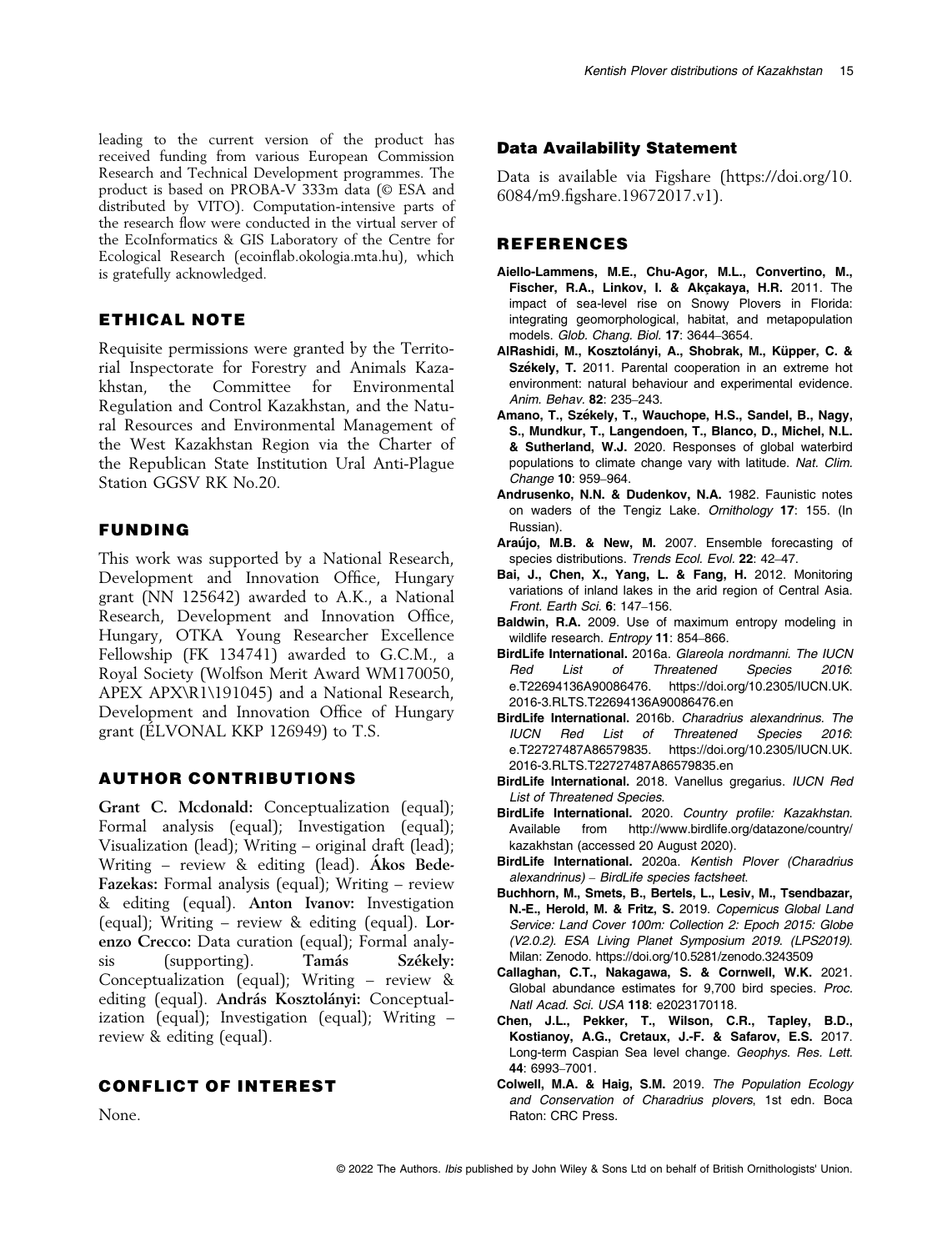- Convertino, M., Muñoz-Carpena, R., Chu-Agor, M.L., Kiker, G.A. & Linkov, I. 2014. Untangling drivers of species distributions: Global sensitivity and uncertainty analyses of MaxEnt. Environ. Model. Softw. 51: 296–309.
- Copernicus. 2020 Normalized Difference Vegetation Index. Downloaded from [https://land.copernicus.eu/global/sites/cgls.](https://land.copernicus.eu/global/sites/cgls.vito.be/files/products/GIOGL1_PUM_NDVI300m-V1_I1.11.pdf) vito.be/fi[les/products/GIOGL1\\_PUM\\_NDVI300m-V1\\_I1.11.pdf](https://land.copernicus.eu/global/sites/cgls.vito.be/files/products/GIOGL1_PUM_NDVI300m-V1_I1.11.pdf) (accessed 25 May 2020).
- Cramp, S. & Simmons, K.E.L. 1983. Handbook of the Birds of Europe, the Middle East, and North Africa: The Birds of the Western Palearctic. New York: Oxford University Press.
- Delany, S. & Scott, D. 2006. Waterbird Population Estimates, 4th edn. Wageningen: Wetlands International.
- Dias, R.A., Blanco, D.E., Goijman, A.P. & Zaccagnini, M.E. 2014. Density, habitat use, and opportunities for conservation of shorebirds in rice fields in southeastern South America. Condor 116: 384–393.
- Dolgushin, I.A. 1962. The Birds of Kazakhstan, Vol 2. Almaty: Institut Akademii Nauk Kazakhskoi SSR. [In Russian].
- Dormann, C.F., Elith, J., Bacher, S., Buchmann, C., Carl, G., Carré, G., Marquéz, J.R.G., Gruber, B., Lafourcade, B., Leitão, P.J., Münkemüller, T., McClean, C., Osborne, P.E., Reineking, B., Schröder, B., Skidmore, A.K., Zurell, D. & Lautenbach, S. 2013. Collinearity: a review of methods to deal with it and a simulation study evaluating their performance. Ecography 36: 27-46.
- Efron, B. & Stein, C. 1981. The jackknife estimate of variance. Ann. Stat. 9: 586–596.
- Elith, J., Graham, C.H., Anderson, R.P., Dudík, M., Ferrier, S., Guisan, A., Hijmans, R.J., Huettmann, F., Leathwick, J.R., Lehmann, A., Li, J., Lohmann, L.G., Loiselle, B.A., Manion, G., Moritz, C., Nakamura, M., Nakazawa, Y., Overton, J.M.M., Peterson, A.T., Phillips, S.J., Richardson, K., Scachetti-Pereira, R., Schapire, R.E., Soberón, J., Williams, S., Wisz, M.S. & Zimmermann, N.E. 2006. Novel methods improve prediction of species' distributions from occurrence data. Ecography 29: 129–151.
- Elith, J. & Leathwick, J.R. 2009. Species distribution models: ecological explanation and prediction across space and time. Annu. Rev. Ecol. Evol. Syst. 40: 677–697.
- Fick, S.E. & Hijmans, R.J. 2017. WorldClim 2: new 1km spatial resolution climate surfaces for global land areas. Int. J. Climatol. 37: 4302–4315.
- Fraga, R.M. & Amat, J.A. 1996. Breeding biology of a Kentish Plover (Charadrius alexandrinus) population in an inland saline lake. Ardeola 43: 69-85.
- Galbraith, H., DesRochers, D.W., Brown, S. & Reed, J.M. 2014. Predicting vulnerabilities of North American shorebirds to climate change. PLoS One 9: e108899.
- Gavrilov, E.I. 1999. Fauna and Distribution of the Birds of Kazakhstan. Almaty (In Russian). Institute of Zoology.
- Gavrilov, E.I., Erokhov, S.N. & Gavrilov, A.E. 1998. Between-year recapture rates of waders ringed on migration in south-eastern Kazakhstan: constancy in timing and location of flyway routes. Int. Wader Stud. 10: 414–416.
- Gaybullaev, B., Chen, S.-C. & Gaybullaev, D. 2012. Changes in water volume of the Aral Sea after 1960. Appl. Water Sci. 2: 285–291.
- Gladkov, N.A. 1951. Waders. Birds of the Soviet Union: 3: 372. Moscow: Sovetskaya Nauka Press. [in Russian].
- Gómez-Serrano, M.Á. 2020. Four-legged foes: dogs disturb nesting plovers more than people do on tourist beaches. Ibis 163: 338–352.
- Gómez-Serrano, M.Á. & López-López, P. 2017. Deceiving predators: linking distraction behavior with nest survival in a ground-nesting bird. Behav. Ecol. 28: 260–269.
- Gubin, B.M. 2015. Birds of the Deserts of Kazakhstan  $-$  I: 394. Almaty.
- Guisan, A. & Zimmermann, N.E. 2000. Predictive habitat distribution models in ecology. Ecol. Modell. 135: 147–186.
- Hagemeijer, W.J.M. & Blair, M.J. 1997. The EBCC Atlas of European Breeding Birds: Their Distribution and Abundance. London: T & A D Poyser.
- Haig, S.M. 2019. Changing climates and challenges to Charadrius plover success throughout the annual cycle. In: Colwell, M.A. & Haig, S.M. (eds.) The Population Ecology and Conservation of Charadrius plovers: 245–276. Boca Raton: CRC Press.
- Hanley, J.A. & McNeil, B.J. 1982. The meaning and use of the area under a receiver operating characteristic (ROC) curve. Radiology 143: 29-36.
- Heath, M.F., Borggreve, C., Peet, N. & Hagemeijer, W. 2000. European Bird Populations: Estimates and Trends. BirdLife Conservation Series No. 10. Cambridge: BirdLife International.
- Heikkinen, R.K., Luoto, M., Araújo, M.B., Virkkala, R., Thuiller, W. & Sykes, M.T. 2016. Methods and uncertainties in bioclimatic envelope modelling under climate change. Prog. Phys. Geogr. 30: 751-777.
- Hernandez, P.A., Graham, C.H., Master, L.L. & Albert, D.L. 2006. The effect of sample size and species characteristics on performance of different species distribution modeling methods. Ecography 29: 773-785.
- Herrera, J.P., Borgerson, C., Tongasoa, Andriamahazoarivosoa, P., Rasolofoniaina, B.J.R., Rakotondrafarasata, E.R., Randrianasolo, J.L.R.R., Johnson, S.E., Wright, P.C. & Golden, C.D. 2018. Estimating the population size of lemurs based on their mutualistic food trees. J. Biogeogr. 45: 2546–2563.
- Hijmans, R.J., Phillips, S., Leathwick, J. & Elith, J. 2017. dismo: Species Distribution Modeling. R package version 1.1- 4. Downloaded from [CRAN.R-project.org/package=dismo](http://CRAN.R-project.org/package=dismo)
- Hijmans, R.J. 2019. raster: Geographic Data Analysis and Modeling. R package version 3.0-7. Downloaded from https://CRAN.R-project.org/package=raster
- HOTOSM. 2020. HOTOSM. Kazakhstan Populated Places (OpenStreetMap Export). Downloaded from [https://data.](https://data.humdata.org/dataset/HOTOSM_kaz_populated_places) [humdata.org/dataset/HOTOSM\\_kaz\\_populated\\_places](https://data.humdata.org/dataset/HOTOSM_kaz_populated_places) (accessed 16 June 2020).
- Johnsgard, P.A. 1981. The Plovers, Sandpipers and Snipes of the World. Lincoln: University of Nebraska Press.
- Kaky, E., Nolan, V., Alatawi, A. & Gilbert, F. 2020. A comparison between Ensemble and MaxEnt species distribution modelling approaches for conservation: a case study with Egyptian medicinal plants. Ecol. Inform 60: 101150.
- Kamp, J., Koshkin, M.A. & Sheldon, R.D. 2009a. Population size, breeding performance and habitat use of the Blackwinged Pratincole Glareola nordmanni. Bird Conserv. Int. 19: 149–163.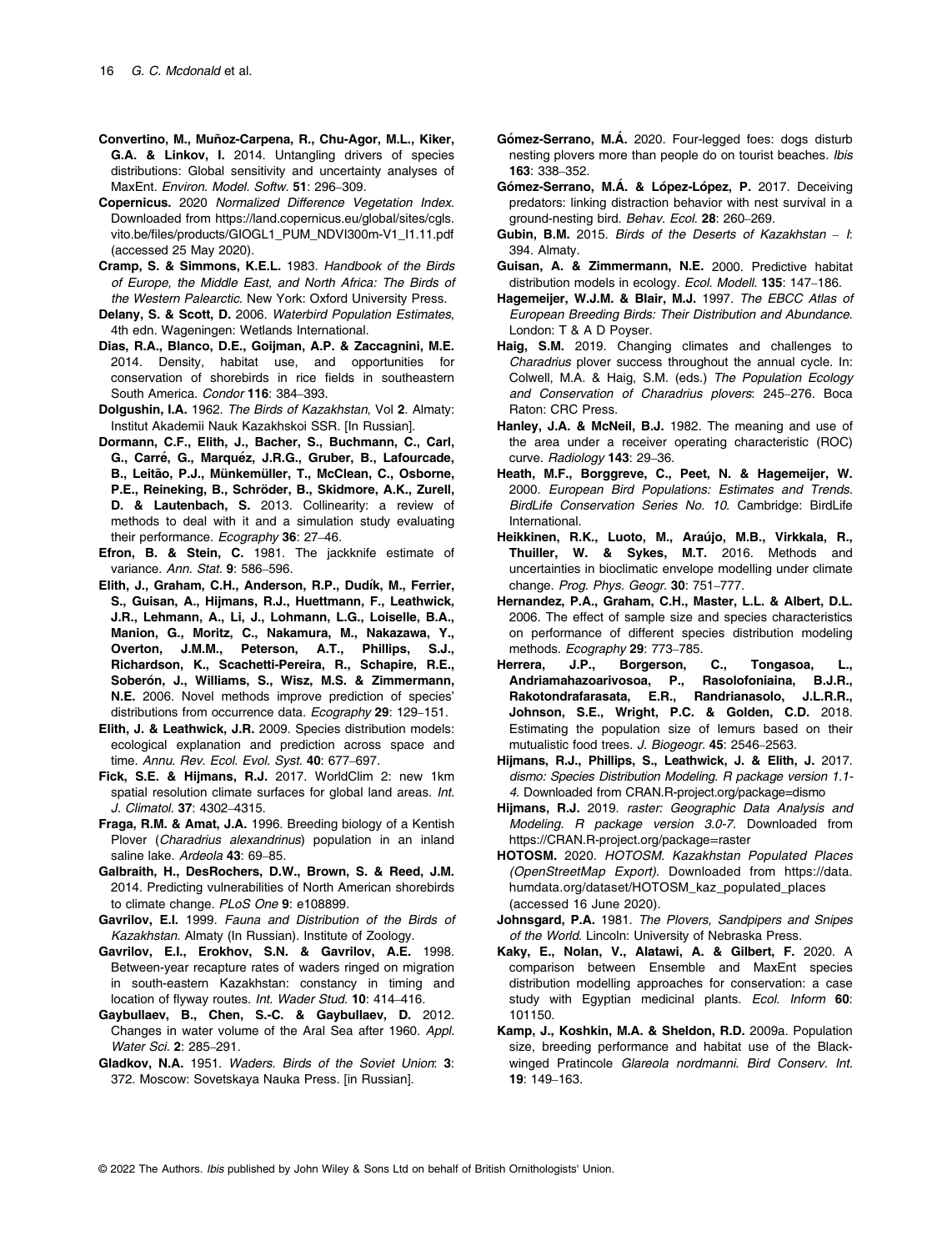- Kamp, J., Sheldon, R.D., Koshkin, M.A., Donald, P.F. & Biedermann, R. 2009b. Post-Soviet steppe management causes pronounced synanthropy in the globally threatened Sociable Lapwing Vanellus gregarius. Ibis 151: 452–463.
- Klein, I., Dietz, A.J., Gessner, U., Galayeva, A., Myrzakhmetov, A. & Kuenzer, C. 2014. Evaluation of seasonal water body extents in Central Asia over the past 27 years derived from medium-resolution remote sensing data. Int. J. Appl. Earth. Obs. Geoinf. 26: 335-349.
- Kosztolányi, A., Javed, S., Küpper, C., Cuthill, I.C., Shamsi, A.A. & Székely, T. 2009. Breeding ecology of Kentish Plover Charadrius alexandrinus in an extremely hot environment. Bird Study 56: 244–252.
- Kosztolányi, A., Székely, T., Cuthill, I.C., Yilmaz, K.T. & Berberoglu, S. 2006. Ecological constraints on breeding system evolution: the influence of habitat on brood desertion in Kentish Plover. J. Anim. Ecol. 75: 257–265.
- Kreuzberg-Mukhina, E.A. 2006. The Aral Sea basin: changes in migratory and breeding waterbird populations due to major human-induced changes to the region's hydrology. In: Boere, G.C., Galbraith, C.A. & Stroud, D.A. (eds.) Waterbirds around the World: 283–284. Edinburgh: The Stationery Office.
- Kubelka, V., Mlíkovský, J., Zavadilová, V., Frencl, M., Ivanov, A., Litvinov, K. & Šálek, M. 2019. Pilot study on nest predation in shorebirds breeding at the Caspian steppe lakes. Wader Study 126: 142–150.
- Kubelka, V., Šálek, M., Tomkovich, P., Végvári, Z., Freckleton, R.P. & Székely, T. 2018. Global pattern of nest predation is disrupted by climate change in shorebirds. Science 362: 680–683.
- Lachmann, L., Köhler, P. & Urazaliyev, R. 2010. Report on ornithological data gathered during a Slender-billed Curlew search expedition in western Kazakhstan, July–August 2010. Unpublished Report to RSPB and CIM.
- Lehner, B. & Döll, B. 2004. Development and validation of a global database of lakes, reservoirs and wetlands. J. Hydrol. 296: 1–22.
- Lessells, C.M. 1984. The mating system of Kentish Plovers Charadrius alexandrinus. Ibis 126: 474–483.
- Liu, H., Chen, Y., Ye, Z., Li, Y. & Zhang, Q. 2019. Recent lake area changes in Central Asia. Sci. Rep. 9: 16277.
- Lobo, J.M., Jiménez-Valverde, A. & Real, R. 2008. AUC: a misleading measure of the performance of predictive distribution models. Glob. Ecol. Biogeogr. 17: 145–151.
- Long, P.R., Zefania, S., Ffrench-Constant, R.H. & Székely, T. 2008. Estimating the population size of an endangered shorebird, the Madagascar Plover, using a habitat suitability model. Anim. Conserv. 11: 118–127.
- Lorenzo, J.A. & Emmerson, K.W. 1995. Recent information on the distribution and status of the breeding population of Kentish Plover Charadrius alexandrinus in the Canary Islands. Wader Stud. Group Bull. 76: 43–46.
- Ma, B. & Sun, J. 2018. Predicting the distribution of Stipa purpurea across the Tibetan Plateau via the MaxEnt model. BMC Ecol. 18: 10.
- Martín, B., Delgado, S., de la Cruz, A., Tirado, S. & Ferrer, M. 2015. Effects of human presence on the long-term trends of migrant and resident shorebirds: evidence of local population declines. Anim. Conserv. 18: 73–81.
- Martin, T.E., Dubos, J., Riviere, T., Loubon, M., Fleureau, J., Martineau, A., Guillemin, M. & Nivet-Mazerolles, M. 2018. Bird records from arid and semi-arid areas in southern Kazakhstan, 2009–2017. Sandgrouse 40: 53–74.
- McDonald, G.C., Engel, N., Ratão, S.S., Székely, T. & Kosztolányi, A. 2020. The impact of social structure on breeding strategies in an island bird. Sci. Rep. 10. [http://dx.](http://dx.doi.org/10.1038/s41598-020-70595-w) [doi.org/10.1038/s41598-020-70595-w](http://dx.doi.org/10.1038/s41598-020-70595-w)
- Micklin, P. 2007. The Aral Sea disaster. Annu Rev. Earth Planet Sci. 35: 47–72.
- Micklin, P. 2016. The future Aral Sea: hope and despair. Environ. Earth Sci. 9: 1–15.
- Mischenko, A.L. 2004. Estimation of Numbers and Trends for biRds of the European Russia ('Birds of Europe II'). Moscow: Russian Bird Conservation Union. (In Russian).
- Mischenko, A.L. 2017. Estimation of Numbers and Trends for biRds of the European Russia ('European Red List of Birds'). Moscow: Russian Society for Bird Conservation and Study (BirdsRussia) (In Russian).
- Montalvo, T. & Figuerola, J. 2006. The distribution and conservation of the Kentish Plover Charadrius alexandrinus in Catalonia. Catalan J. Ornithol. 22: 1–8.
- Moreno, R., Zamora, R., Molina, J.R., Vasquez, A. & Herrera, M.Á. 2011. Predictive modeling of microhabitats for endemic birds in South Chilean temperate forests using Maximum entropy (Maxent). Ecol. Inform. 6: 364–370.
- Morozov, V.V. 2000. Current status of the southern subspecies of the Whimbrel Numenius phaeopus alboaxillaris Lowe 1921 in Russia and Kazakhstan. Wader Stud. Group Bull. 92: 30–37.
- Naimi, B., Hamm, N.A.S., Groen, T.A., Skidmore, A.K. & Toxopeus, A.G. 2014. Where is positional uncertainty a problem for species distribution modelling? Ecography 37: 191–203.
- Nasrollahzadeh, A. 2010. Caspian Sea and its ecological challenges. Caspian J. Env. Sci. 8: 97-104.
- Oppel, S., Meirinho, A., Ramírez, I., Gardner, B., O'Connell, A.F., Miller, P.I. & Louzao, M. 2012. Comparison of five modelling techniques to predict the spatial distribution and abundance of seabirds. Biol. Conserv. 156: 94–104.
- Pearce-Higgins, J.W., Brown, D.J., Douglas, D.J.T., Alves, J.A., Bellio, M., Bocher, P., Buchanan, G.M., Clay, R.P., Conklin, J., Crockford, N., Dann, P., Elts, J., Friis, C., Fuller, R.A., Gill, J.A., Gosbell, K., Johnson, J.A., Marquez-Ferrando, R., Masero, J.A., Melville, D.S., Millington, S., Minton, C., Mundkur, T., Nol, E., Pehlak, H., Piersma, T., Robin, F., Rogers, D.I., Ruthrauff, D.R., Senner, N.R., Shah, J.N., Sheldon, R.D., Soloviev, S.A., Tomkovich, P.S. & Verkuil, Y.I. 2017. A global threats overview for Numeniini populations: synthesising expert knowledge for a group of declining migratory birds. Bird Conserv. Int. 27: 6–34.
- Pearson, R.G. & Dawson, T.P. 2003. Predicting the impacts of climate change on the distribution of species: are bioclimate envelope models useful? Glob. Ecol. Biogeogr. 12: 361–371.
- Pearson, R.G., Raxworthy, C.J., Nakamura, M. & Peterson, A.T. 2007. Predicting species distributions from small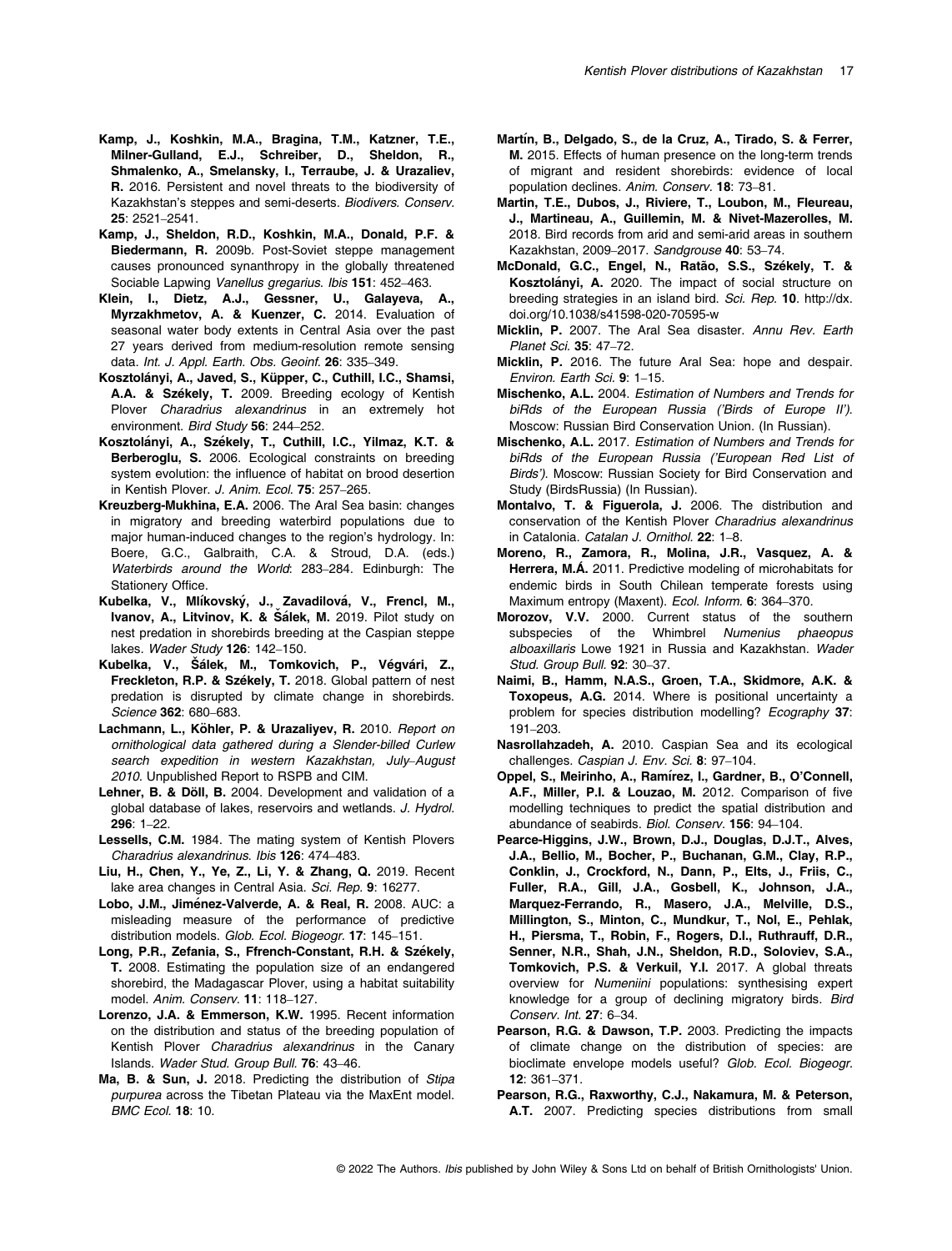numbers of occurrence records: a test case using cryptic geckos in Madagascar. J. Biogeogr. 34: 102–117.

- Pebesma, E. 2018. Simple features for R: Standardized support for spatial vector data.  $R$  J 10: 439.
- Phillips, S.J., Anderson, R.P. & Schapire, R.E. 2006. Maximum entropy modeling of species geographic distributions. Ecol. Modell. 190: 231-259.
- Phillips, S.J. & Dudík, M. 2008. Modeling of species distributions with Maxent: new extensions and a comprehensive evaluation. Ecography 31: 161–175.
- Phillips, S.J., Anderson, R.P., Dudik, M., Schapire, R.E. & Blair, M.E. 2017. Opening the black box: an open-source release of Maxent. Ecography 40: 887-893.
- Phillips, S.J., Dudík, M. & Schapire, R. 2020. Maxent software for modeling species niches and distributions (Version 3.4.1). Downloaded from [biodiversityinformatics.](http://biodiversityinformatics.amnh.org/open_source/maxent) [amnh.org/open\\_source/maxent](http://biodiversityinformatics.amnh.org/open_source/maxent) (accessed 29 June 2020).
- Pietrelli, L. & Biondi, M. 2012. Long term reproduction data of Kentish Plover Charadrius alexandrinus along a Mediterranean coast. Wader Stud. Group Bull. 119: 114– 119.
- R Core Team 2019. R: A Language and Environment for Statistical Computing. Vienna: R Foundation for Statistical Computing.
- Rocha, A.D., Fonseca, D., Masero, J.A. & Ramos, J.A. 2016. Coastal saltpans are a good alternative breeding habitat for Kentish Plover Charadrius alexandrinus when umbrella species are present. J. Avian Biol. 47: 824–833.
- Rubega, M.A. & Robinson, J.A. 1996. Water salinization and shorebirds: emerging issues. Int. Wader Stud. 9: 45-54.
- Schielzeth, H. 2010. Simple means to improve the interpretability of regression coefficients. Methods Ecol. Evol. 1: 103–113.
- Schielzeth, H., Eichhorn, G., Heinicke, T., Kamp, J., Koshkin, M.A., Koshkin, A.V. & Lachmann, L. 2008. Waterbird population estimates for a key staging site in Kazakhstan: a contribution to wetland conservation on the Central Asian flyway. Bird Conserv. Int. 18: 71–86.
- Schielzeth, H., Kamp, J., Eichhorn, G., Heinicke, T., Koshkin, M.A., Lachmann, L., Sheldon, R.D. & Koshkin, A.V. 2010. Wader, gull and tern population estimates for a key breeding and stopover site in Central Kazakhstan. Bird Conserv. Int. 20: 186–199.
- Schulz, R. & Stock, M. 1993. Kentish Plovers and tourists: competitors on sandy coasts? Wader Stud. Group Bull. 68: 83–91.
- Shabani, F., Kumar, L. & Ahmadi, M. 2016. A comparison of absolute performance of different correlative and mechanistic species distribution models in an independent area. Ecol. Evol. 6: 5973–5986.
- Sheldon, R.D. 2017. Estimates of breeding waterbird populations in Central and South-west Asia, The Caucasus and the Arabian Peninsula. Wageningen: Wetlands International.
- Simmons, K.E.L. 1951. Distraction-display in the Kentish Plover. Br. Birds 44: 181–187.
- Sing, T., Sander, O., Beerenwinkel, N. & Lengauer, T. 2005. ROCR: visualizing classifier performance in R. Bioinformatics 21: 7881.
- Sklyarenko, S., Welch, G. & Brombacher, M. 2008. Important bird areas in Kazakhstan: priority sites for

conservation. Astana: Association for the Conservation of Biodiversity of Kazakhstan (ACBK).

- Starodubtsev, V.M. & Truskavetskiy, S.R. 2011. Desertification processes in the Ili River delta under anthropogenic pressure. Water Resour. 38: 253.
- Stenzel, L.E. & Page, G.W. 2019. Breeding biology of Charadrius plovers. In: Colwell, M.A. & Haig, S.M. (eds.) The Population Ecology and Conservation of Charadrius plovers: 91–125. Boca Raton: CRC Press.
- Suárez-Seoane, S., García de la Morena, E.L., Morales Prieto, M.B., Osborne, P.E. & de Juana, E. 2008. Maximum entropy niche-based modelling of seasonal changes in Little Bustard (Tetrax tetrax) distribution. Ecol. Modell. 219: 17–29.
- Sutherland, W.J., Alves, J.A., Amano, T., Chang, C.H., Davidson, N.C., Finlayson, C.M., Gill, J.A., Gill, R.E., González, P.M., Gunnarsson, T.G., Kleijn, D., Spray, C.J., Székely, T. & Thompson, D.B.A. 2012. A horizon scanning assessment of current and potential future threats to migratory shorebirds. Ibis 154: 663–679.
- Swets, J.A. 1988. Measuring the accuracy of diagnostic systems. Science 240: 1285–1293.
- Székely, T. 2019. Why study plovers? The significance of non-model organisms in avian ecology, behaviour and evolution. J. Ornithol. 160: 923–933.
- Székely, T., Cuthill, I.C. & Kis, J. 1999. Brood desertion in Kentish Plover: sex differences in remating opportunities. Behav. Ecol. 10: 185–190.
- Székely, T., Thomas, G.H. & Cuthill, I.C. 2006. Sexual conflict, ecology, and breeding systems in shorebirds. Bioscience 56: 801–808.
- Székely, T. & Williams, T.D. 1995. Costs and benefits of brood desertion in female Kentish Plovers, Charadrius alexandrinus. Behav. Ecol. Sociobiol. 37: 155–161.
- Tinoco, B.A., Astudillo, P.X., Latta, S.C. & Graham, C.H. 2009. Distribution, ecology and conservation of an endangered Andean hummingbird: the Violet-throated Metaltail (Metallura baroni). Bird Conserv. Int. 19: 63–76.
- Venter, O., Fuller, R.A., Segan, D.B., Carwardine, J., Brooks, T., Butchart, S.H.M., Di Marco, M., Iwamura, T., Joseph, L., O'Grady, D., Possingham, H.P., Rondinini, C., Smith, R.J., Venter, M. & Watson, J.E.M. 2014. Targeting global protected area expansion for imperiled biodiversity. PLoS Biol. 12: e1001891.
- Watson, M., Wilson, J.M., Koshkin, M., Sherbakov, B., Karpov, F., Gavrilov, A., Schielzeth, H., Brombacher, M., Collar, N.J. & Cresswell, W. 2006. Nest survival and productivity of the critically endangered Sociable Lapwing Vanellus gregarius. Ibis 148: 489–502.
- Wei, T. & Simko, V. 2017. R package "corrplot": Visualization of a Correlation Matrix (Version 0.84). Downloaded from [github.com/taiyun/corrplot](http://github.com/taiyun/corrplot)
- Wetlands International. 2018. Report on the Conservation Status of Migratory Waterbirds in the AEWA Agreement Area. 7th ed. Agreement On The Conservation Of African-Eurasian Migratory Waterbirds (AEWA). Downloaded from [https://www.unepaewa.org/sites/default/](http://www.unepaewa.org/sites/default/files/document/aewa_mop7_14_CSR7_with_annexes_en_corr1_0.pdf)files/document/aewa\_ [mop7\\_14\\_CSR7\\_with\\_annexes\\_en\\_corr1\\_0.pdf](http://www.unepaewa.org/sites/default/files/document/aewa_mop7_14_CSR7_with_annexes_en_corr1_0.pdf)
- Willis, K.J., Seddon, A.W.R., Long, P.R., Jeffers, E.S., Caithness, N., Thurston, M., Smit, M.G.D., Hagemann, R. & Macias-Fauria, M. 2015. Remote assessment of locally